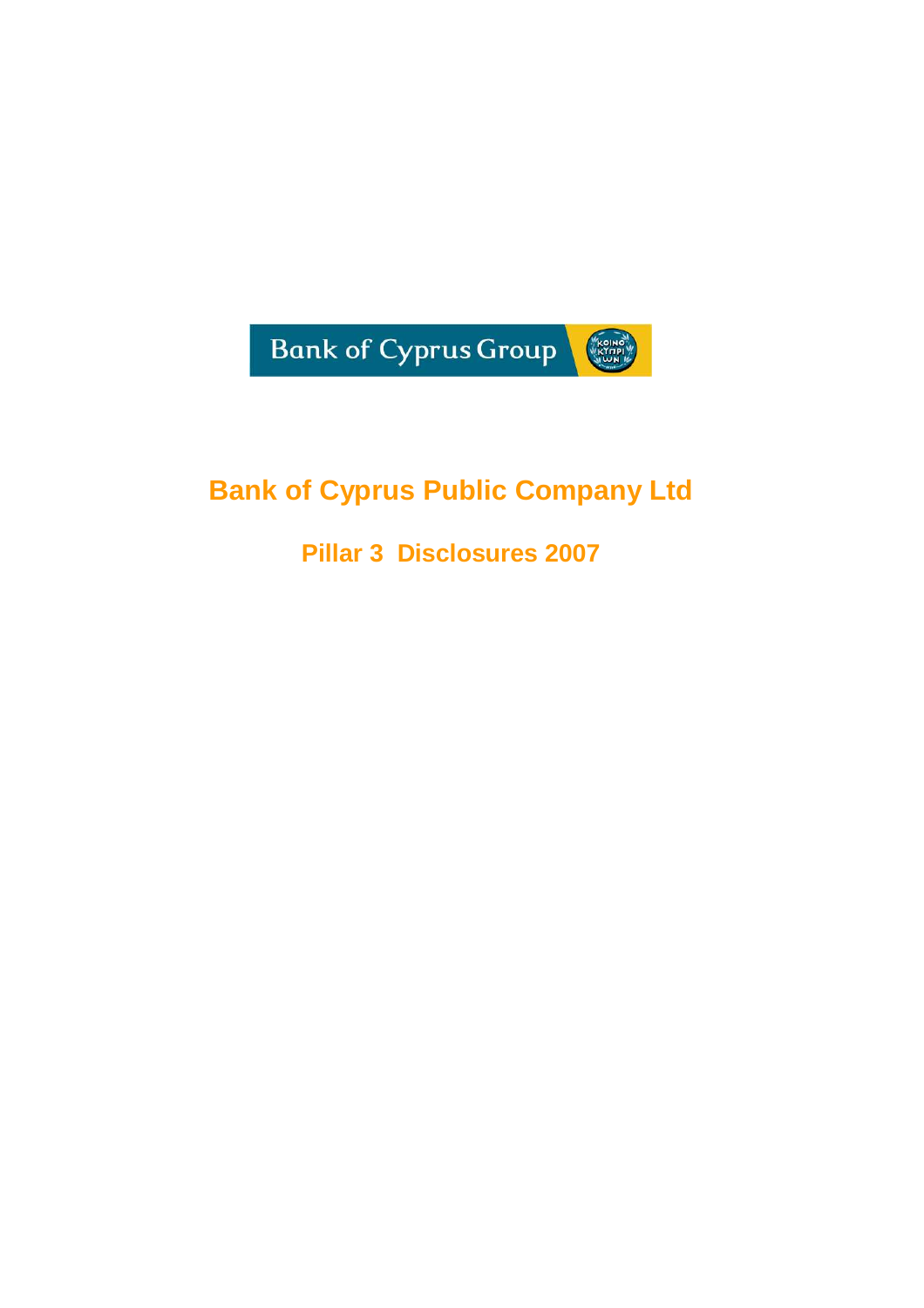## **CONTENTS**

| Differences in the basis of consolidation for financial reporting and prudential purposes 4  |  |
|----------------------------------------------------------------------------------------------|--|
| Exemption from the requirements of the Directive on an individual basis 4                    |  |
|                                                                                              |  |
|                                                                                              |  |
|                                                                                              |  |
|                                                                                              |  |
|                                                                                              |  |
|                                                                                              |  |
|                                                                                              |  |
|                                                                                              |  |
|                                                                                              |  |
|                                                                                              |  |
|                                                                                              |  |
|                                                                                              |  |
|                                                                                              |  |
|                                                                                              |  |
|                                                                                              |  |
|                                                                                              |  |
|                                                                                              |  |
|                                                                                              |  |
| Practical or legal impediments to the prompt transfer of own funds or repayment of           |  |
|                                                                                              |  |
|                                                                                              |  |
|                                                                                              |  |
|                                                                                              |  |
| Minimum capital requirements for trading book activities related to position risk,           |  |
| settlement risk and counterparty risk and where applicable concentration risk  11            |  |
|                                                                                              |  |
|                                                                                              |  |
| 5.1 Internal capital and credit limits for counterparty credit exposures  12                 |  |
|                                                                                              |  |
|                                                                                              |  |
| 5.4 Amount of collateral the bank would have to provide given a downgrade in its credit      |  |
|                                                                                              |  |
|                                                                                              |  |
|                                                                                              |  |
|                                                                                              |  |
|                                                                                              |  |
|                                                                                              |  |
|                                                                                              |  |
|                                                                                              |  |
|                                                                                              |  |
|                                                                                              |  |
|                                                                                              |  |
| 7.1 Exposure classes for which External Credit Assessment Institutions ('ECAI') or Export    |  |
|                                                                                              |  |
| 7.2 Transfer of credit assessments onto items not included in the trading book 20            |  |
| 7.3 Association of external rating of each nominated ECAI or ECA with credit quality steps20 |  |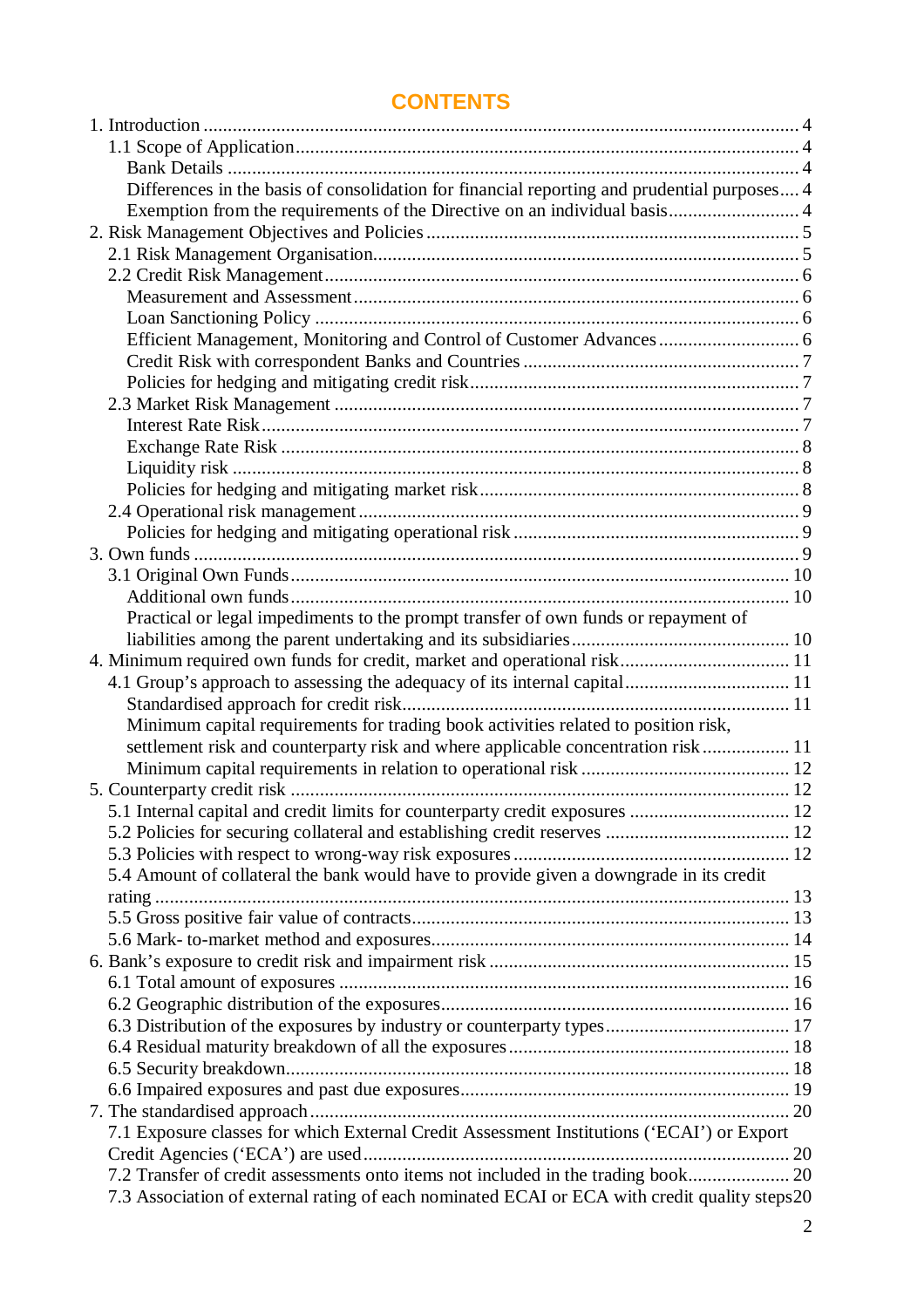| 8.2 Relevant internal and external factors considered in the bank's measurement approach22 |  |
|--------------------------------------------------------------------------------------------|--|
|                                                                                            |  |
| 10. Exposure to interest rate risk on positions not included in the trading book  23       |  |
|                                                                                            |  |
|                                                                                            |  |
|                                                                                            |  |
|                                                                                            |  |
|                                                                                            |  |
|                                                                                            |  |
|                                                                                            |  |
|                                                                                            |  |
|                                                                                            |  |
|                                                                                            |  |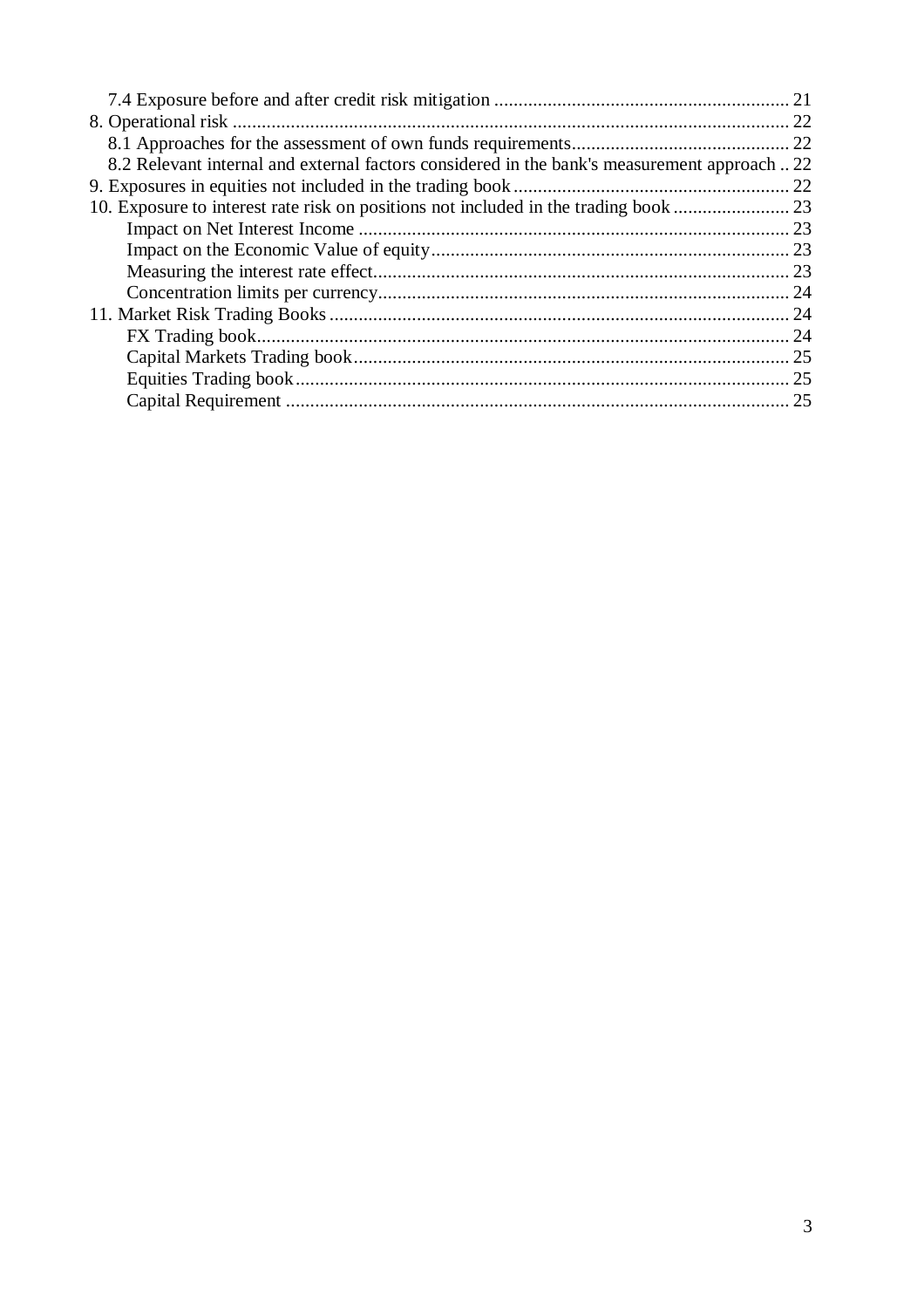## **1. Introduction**

Bank of Cyprus Public Company Ltd ('the Bank', 'the Company') is the holding company of the Bank of Cyprus Group ('the Group'). The principal activities of the Group are the provision of banking, financial services and insurance business.

This report has been prepared in accordance with the requirements of the Directive to banks for the calculation of the capital requirements and large exposures of banks of 2006 and 2007 ('the Directive') issued by the Central Bank of Cyprus ('CBC'). The Directive implements the European Union's Capital Requirements Directive ('CRD').

## **1.1 Scope of Application**

### **Bank Details**

The requirements of the Directive, apply to the Group on a consolidated basis, as well as to the following companies on an individual basis:

- Bank of Cyprus Public Company Ltd
- Bank of Cyprus (Channel Islands) Ltd
- Bank of Cyprus Australia Ltd
- LLC CB 'Bank of Cyprus'
- Mortgage Bank of Cyprus Ltd

#### **Differences in the basis of consolidation for financial reporting and prudential purposes**

For financial reporting purposes, all subsidiaries are fully consolidated. However, for prudential purposes, the book value of the Group's insurance subsidiaries, as well as its property and hotel business subsidiaries, is deducted from the capital base. The treatment for accounting and prudential purposes of the various Group entities is presented in Appendix 1 (p.26) of the report.

#### **Exemption from the requirements of the Directive on an individual basis**

The Group makes use of the provisions laid down in paragraph 13 of unit A of the Directive in relation to the exemption of banking subsidiaries from its requirements on an individual basis in the case of Mortgage Bank of Cyprus Ltd ('MBOC') for the following reasons:

- MBOC has a banking licence issued by the CBC.
- MBOC is supervised by the CBC.
- MBOC is included in the consolidated supervision of the CBC.
- MBOC is 100% owned by the Bank.
- There is no current or foreseen material, practical or legal impediment as to the prompt transfer of own funds or the repayment of liabilities by the parent company.
- The Bank has stated to the CBC that it guarantees the liabilities of MBOC.
- The risk management procedures of the Bank also cover MBOC.

The Group has also successfully applied to the CBC for the inclusion of Kyprou Leasing SA in the calculation of the capital requirements of the Bank on an individual basis, on the grounds that the requirements of paragraph 14 of Unit A of the Directive are satisfied, namely:

- It is substantially funded by the Bank.<br>- The risk management procedures of the
- The risk management procedures of the Bank cover Kyprou Leasing SA.
- Kyprou Leasing SA is 100% owned by the Bank.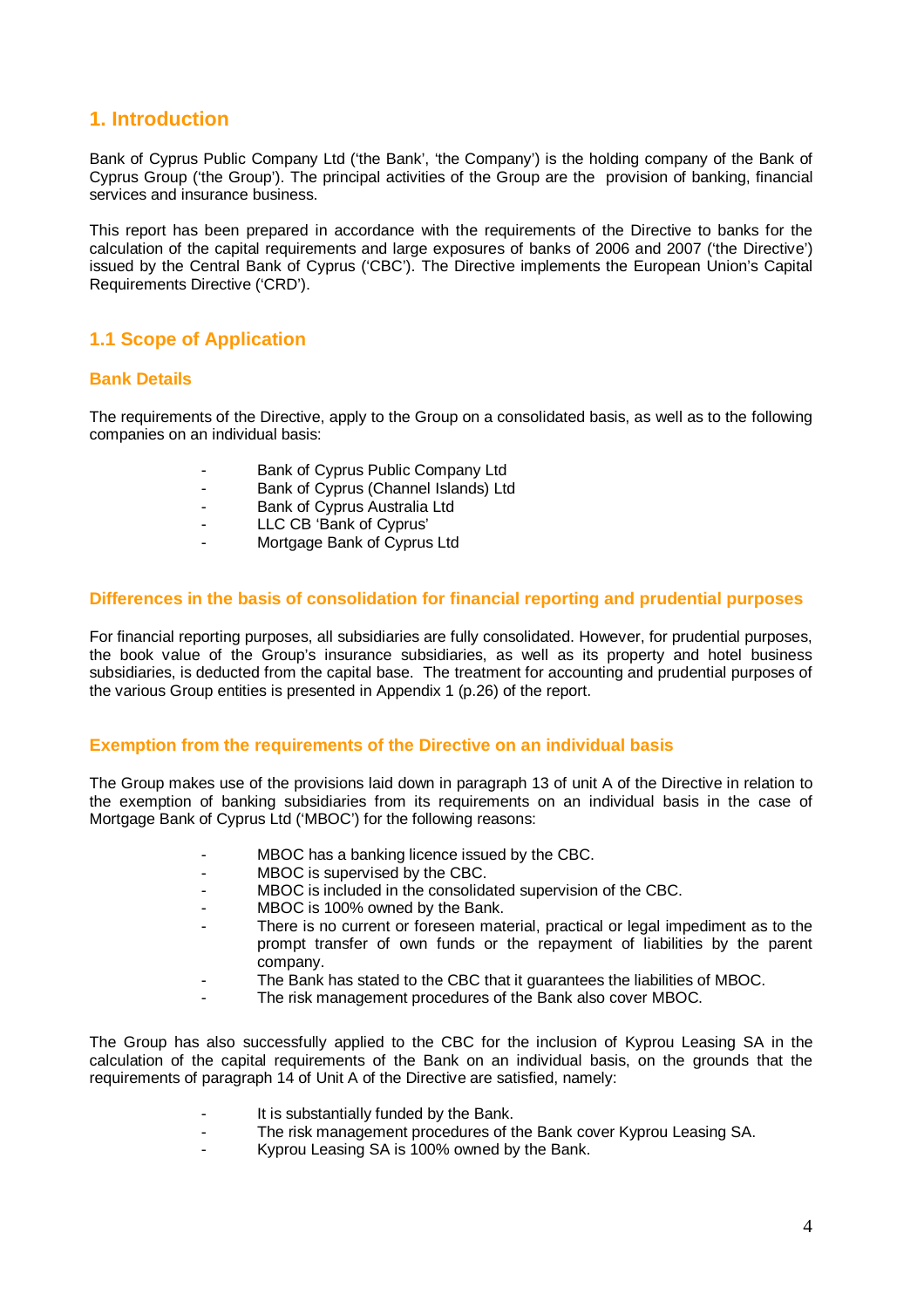## **2. Risk Management Objectives and Policies**

## **2.1 Risk Management Organisation**

Risk is inherent to the Group's business and activities. The Group's ability to identify, assess, monitor and manage each type of risk to which the Group is exposed is an important factor in its financial stability, performance, reputation and future success. The Group's principal risks are credit, market and operational risk. The Group's approach to risk management is built on formal governance processes and relies on individual responsibility and collective oversight, enabled by comprehensive reporting.

There are three risk management divisions (credit, market and operational) which report to the Group General Manager Risk Management ('GGMRM').

The three risk management divisions have the responsibility of developing the framework for the appropriate risk governance measuring and monitoring methods for risk management covering the entire Group. Through the realization of this objective, it is expected that both the losses arising from these risks and the relevant capital requirement, will be reduced. In addition, each division is responsible for ensuring that the Group complies with the Directive in its respective area.

Local risk management units have also been established where necessary within the banking units of the Group, which report to the relevant risk management divisions at Group level. Risk related issues are reported to the Group Executive Risk Committee consisting of the following members:

- Α. Eliades Group Chief Executive Officer
- Y. Kypri Group Chief General Manager
- A. Jacouris Group General Manager International Business & Operations
- V. Shiarly- Group General Manager Domestic Banking
- C.Hadjimitsis- Group General Manager Finance and Strategy
- N. Karydas Group General Manager Risk Management
- I. Seiradakis General Manager Bank of Cyprus Greece
- A.Jacovides- Manager Group Operational Risk Management

The Group Executive Risk Committee convenes quarterly, whilst risk management committees also operate within the Banking entities in Greece, the UK and Australia.

Market risks are reviewed at least monthly by the Group Asset and Liability Committee (ALCO). Group ALCO approves the policies and limits relating to the management of market and other treasury related risks (such as liquidity risk and counterparty credit risk). At its monthly meeting, the Group ALCO views consolidated reports that indicate the Group's liquidity position and exposure to market risks.

The Board Risk Committee which convenes at least quarterly ratifies all major policies and limits.

The first Internal Capital Adequacy Assessment Process ('ICAAP') report required by the CBC was prepared for the year 2007. As required by the Directive (Pillar II), the report includes a detailed analysis of all the risks and a description of the control framework for the minimization of those risks.

The strategies and processes for managing risks, as well as the measurement systems used and the hedging and mitigating strategies, are analysed below by risk division.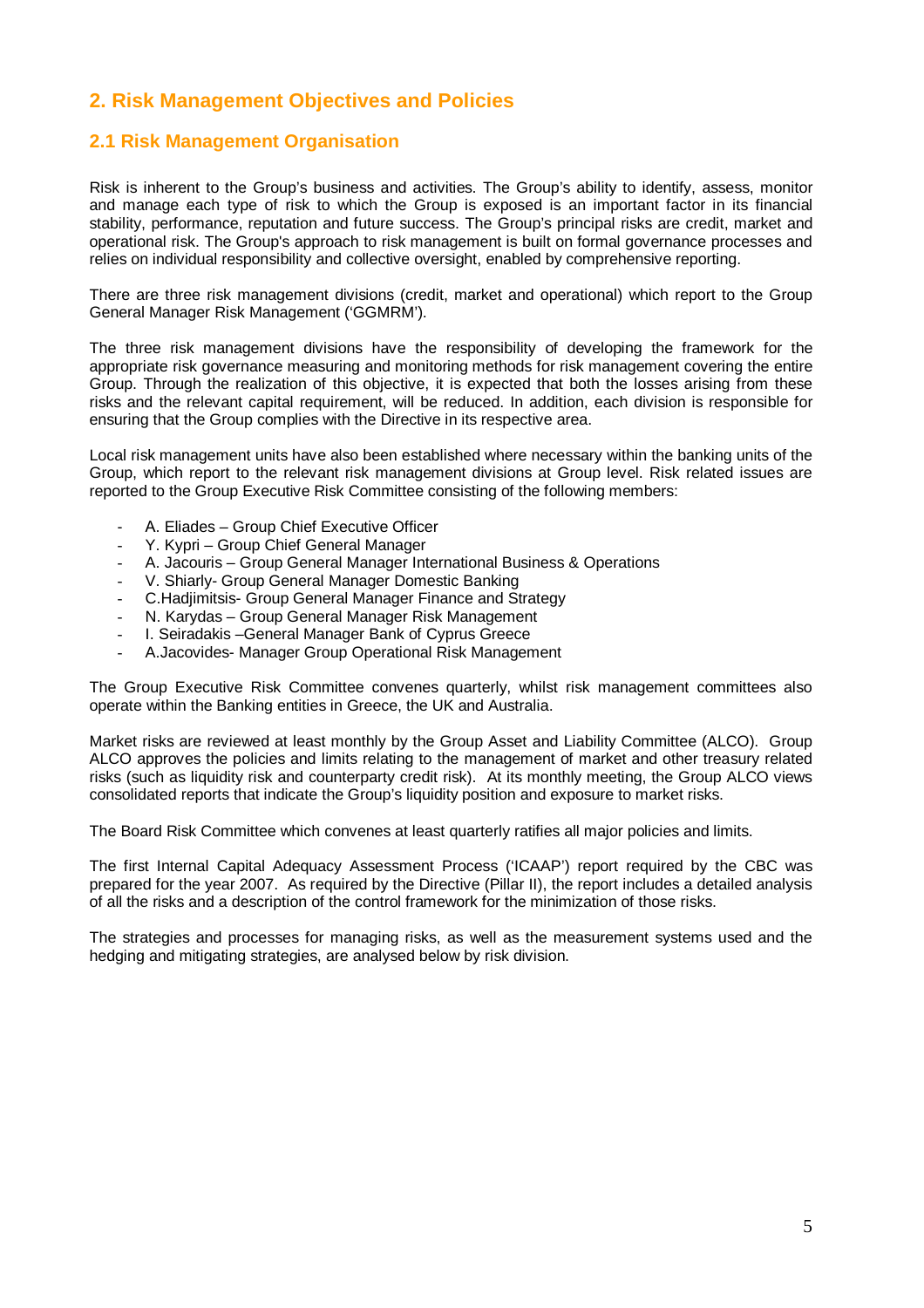## **2.2 Credit Risk Management**

The Group places great importance on the effective management of credit risk. This is achieved through a combination of highly trained and specialized personnel and appropriate systems, through which the creditworthiness of existing and new customers is assessed and the pricing of credit facilities is determined.

#### **Measurement and Assessment**

One important aspect of credit risk management is the development of new and the constant upgrading of existing systems for the assessment of the creditworthiness of Group customers.

In the retail banking sector, credit scoring systems are used for new customers and behavioral scoring systems for existing customers, which are continuously upgraded, so that the level of risk undertaken can be carefully assessed.

In the corporate banking sector, the final version of the new Integrated Rating System for the risk assessment for both medium-sized enterprises and corporate customer sectors was completed during 2008. The Bank expects that during 2009, this system will be formally applied for the efficient calculation of the customer's creditworthiness as well as the calculation of the overall credit risk. Specifically, the Borrower Rating will be calculated, that is, an assessment of the credit-worthiness of the customer which is calculated on the basis of the business' financial information, the quality its management, market trends/outlook, behaviour of the business' bank accounts and the bank facilities of the guarantors/owners of the business. The Transaction Rating will then be calculated, i.e. the rating that reflects the Bank's overall credit risk arising from the customer taking into account all relevant factors, including the collateral held by the Bank. The objective is to use this application in a way that will comply with the more advanced approaches of the Directive for calculating credit risk (Internal Rating Based ('IRB') approach).

### **Loan Sanctioning Policy**

The Group has set specific limits for the various loan approval levels, which are exercised by qualified officers or committees within a predefined framework. There are also appropriate credit risk policies for each market/sector based on an evaluation of the credit risk and changing economic environment. Specific guidelines for the sound growth of the Group's loan portfolio are given by Credit Risk Policy Management Department on a regular basis. Relevant instructions are also issued to ensure that, as far as possible, loans are properly priced on an individual customer basis. The relevant CBC guidelines are also taken into account which include Lending guidelines for the acquisition of immovable property including residential property.

#### **Efficient Management, Monitoring and Control of Customer Advances**

The ultimate objective of the efficient management of the Group's advances portfolio is to enable prompt corrective action to be taken as soon as arrears/irregularities appear on customer debit accounts, so as to restrict loan impairment. In this context, an integrated, automated collection/settlement system is used for the timely handling of overdue debit accounts in the retail sector. At the same time, all loan portfolios are closely and systematically monitored and controlled centrally by specialized Group departments, as well as regionally by the Business/Corporate Centres, and appropriate prompt corrective action is taken. Recoveries accounts are also handled effectively at both central and regional level.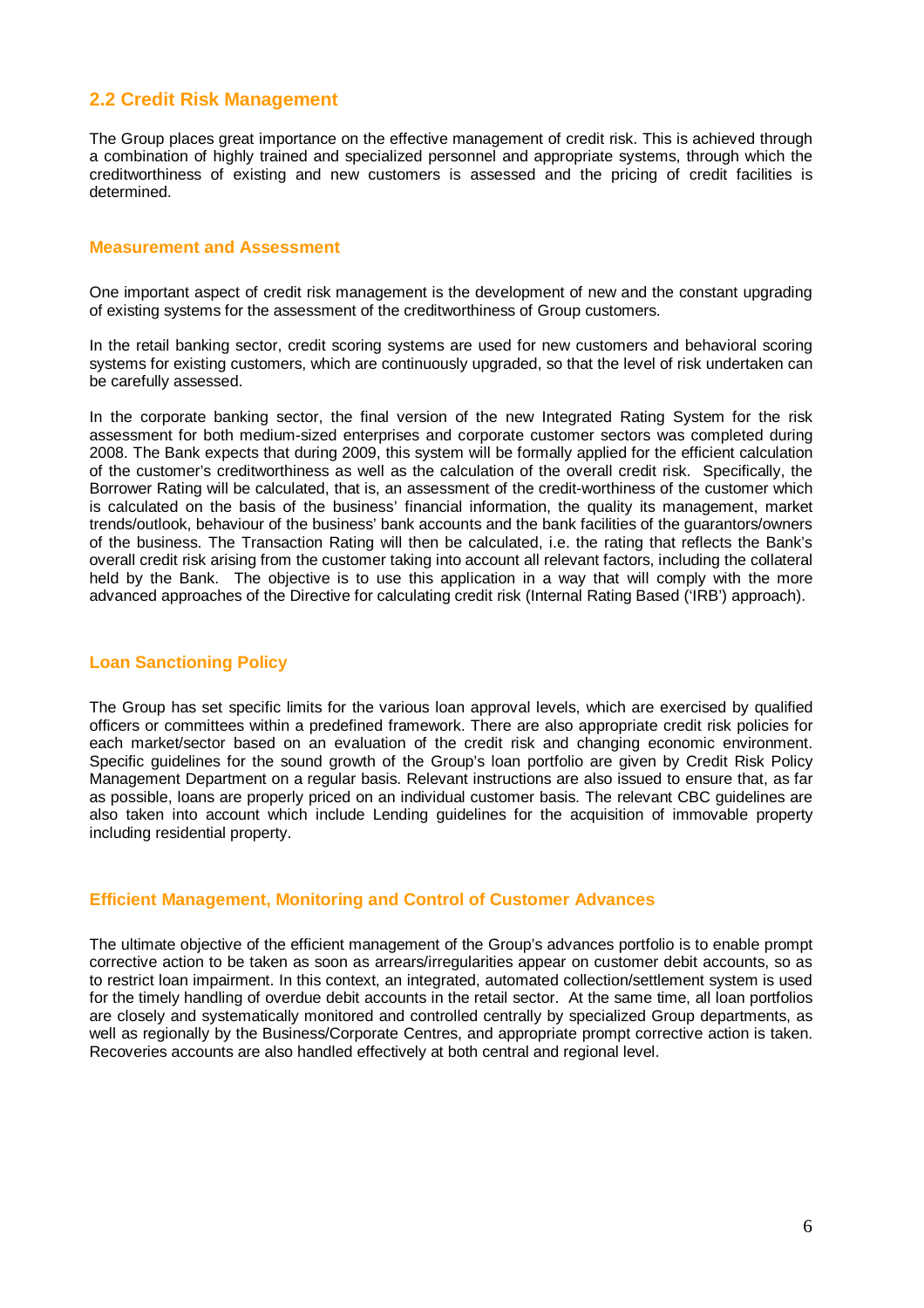## **Credit Risk with correspondent Banks and Countries**

The Group ALCO has approved a model for setting credit limits for correspondents and countries based primarily on their credit rating as determined by recognised international credit rating agencies.

Group Market Risk Management ('GMRM') monitors, on a daily basis, changes to the ratings of correspondents and countries, for which the Group has limits, and notifies the Group's banking units of any changes to their limits.

### **Policies for hedging and mitigating credit risk**

The Group has implemented different methods in order to achieve effective mitigation of Credit Risk. Some of the most important methods are listed below:

- Determining which sectors of the economy the Bank is not willing to finance
- Setting of sanctioning limits for all line Managers and Credit Committees
- Setting of thresholds relating to Loan to Value Ratios as well as procedures relating to taking collaterals especially residential/ commercial mortgage.
- Credit Scoring Rating for retail customers and MRA Credit Rating for corporate customers are linked with approval/ rejection criteria
- Issuing circulars and guidelines concerning the granting of credit
- Ad- hoc approvals of corporate clients' lending.

### **2.3 Market Risk Management**

GMRM is responsible for measuring and monitoring the following risks at Group level:

- Market risk (mainly interest rate risk and exchange rate risk)
- Liquidity risk
- Credit risk with correspondent banks and countries

The Group ALCO sets out the policy for the management of these risks and approves the acceptable level of risk and limits, which are ratified by the Board Risk Committee.

The monitoring of these risks at local banking units is carried out by market risk officers in the various countries in which the Group operates, who report directly to GMRM which is responsible for monitoring market risk at Group level.

During 2007, the Group ALCO approved market risk limits for the new units of the Group in Russia and Romania that are monitored daily. During 2008, the framework for monitoring market risks in Ukraine will also be put in place.

#### **Interest Rate Risk**

In order to control the risk from changes in interest rates, there are limits on the maximum reduction of net interest income, of each banking unit, that can take place each year, for the next three years. These limits have been set as a percentage of Group capital (1,5%) and as a percentage of Group net interest income (5%) and have been allocated to the various banking units in accordance with their contribution to net interest income. Small limits have also been set for open interest rate positions in the over threeyear period.

During 2007, the Group began measuring the impact of a 2% change in interest rates on the economic value of the Group. The Group ALCO has set a maximum limit for this change equal to 10% of Group regulatory capital (calculated in accordance with CBC provisions).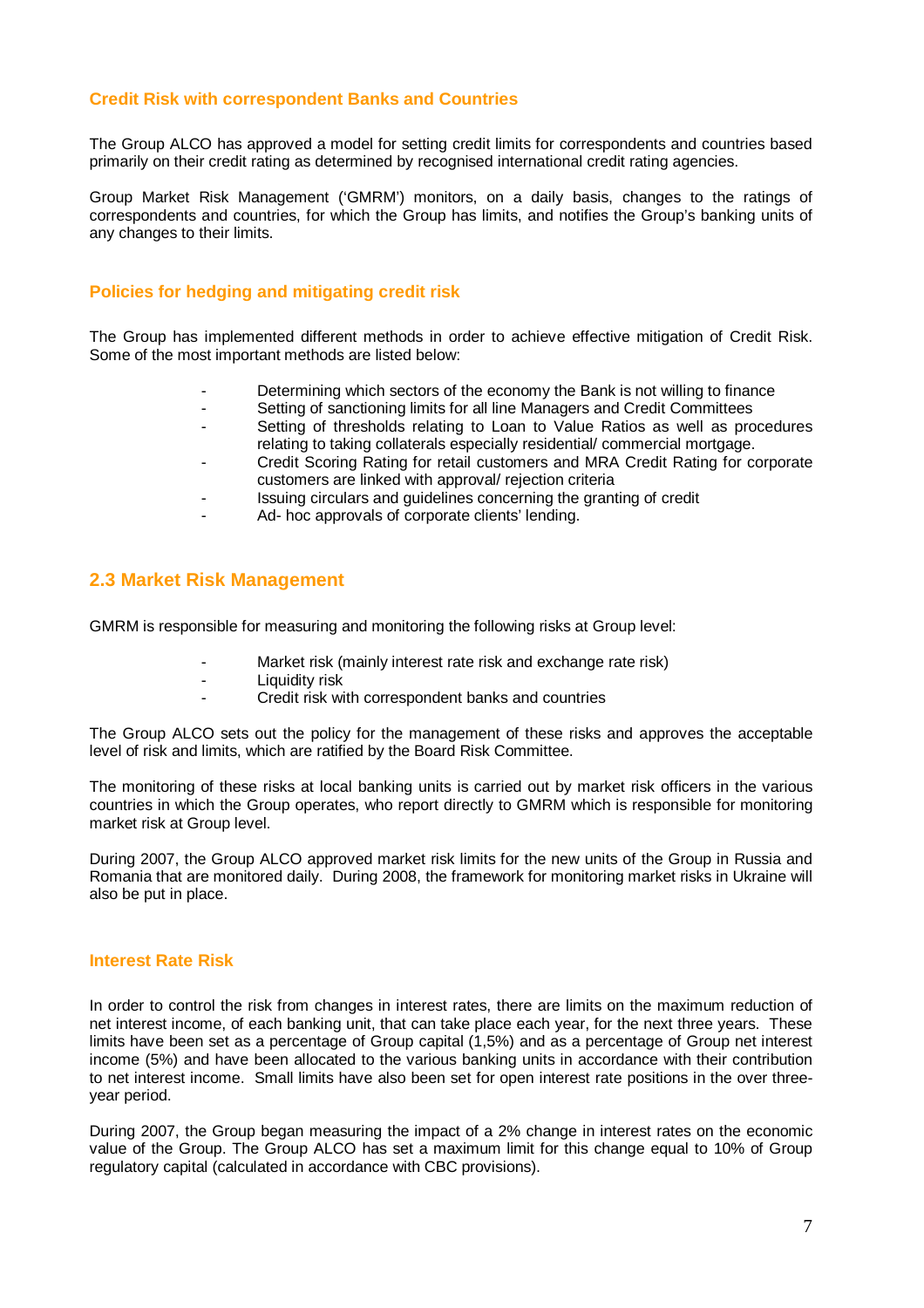## **Exchange Rate Risk**

In order to limit the risk of loss from adverse fluctuations in exchange rates, the Group ALCO has approved open position limits for each currency or group of currencies and for the overall open currency position. These limits are smaller than the maximum permissible by the CBC.

For the foreign exchange trading book (which operates only in Cyprus) the Group ALCO has approved daily and monthly stop loss limits, as well as Value at Risk ('VaR') limits. These limits are monitored daily by GMRM. Value at Risk is calculated using the variance/co-variance method with 99% confidence interval and a one-day holding period. Historical data on exchange rates over the last five years is used. During 2007, the realised losses did not exceed the Value at Risk on any day.

### **Liquidity risk**

GMRM monitors the Group's liquidity position and ensures adherence to the various limits (e.g. liquidity mismatch limits) set by the Group ALCO and the regulatory authorities in the countries where the Group operates. During 2007, the Group ALCO approved the various assumptions and limits of two liquidity crisis scenarios: bank-specific crisis and market crisis.

### **Policies for hedging and mitigating market risk**

The Group aims to minimize market risks, through hedging. Only minimal open positions are allowed for both foreign exchange (FX) and interest rate risk.

FX risk is mostly hedged in the spot market. The Local Treasury departments outside Cyprus, hedge their position (arising out of customer transactions) with The Group Treasury in Nicosia and only transact with other market participants in limited cases (e.g. when there is a bank holiday in Cyprus). The Group Treasury in Nicosia then covers its FX position by entering into FX deals with other banks. Other instruments used to hedge FX risk include FX forwards and FX swaps.

Interest rate risk is also managed centrally at Group level. Group Treasury either provides fixed rate funding to other banking units that grant fixed rate loans, or accepts fixed rate funding from banking units to hedge their fixed rate deposits. Interest rate risk is also hedged using interest rate swaps ('IRS') between the various banking units of the Group as well as with external counterparties. The Group also hedges a percentage of non-rate sensitive deposits, such as current accounts, by investing in fixed rate bonds (structural hedging).

Every month, GMRM carries out tests to ensure that hedges are still effective. For structural hedging the amount of structural hedging assets is compared to the amount that should be hedged (based on the level of deposits and the assumptions approved by the Group ALCO). The average tenor of hedging assets is also compared to the targeted average tenor, in order to ensure that hedging is within the Group ALCO approved parameters.

For over three year positions there are strict position limits. Any position not hedged is immediately identified since it violates the open position limits

For fair value hedges, the change in the fair value of the hedging item is compared with the change in the fair value of the hedging instrument in order to establish that they continue to be in the 80% to 125% range. In the case of bonds, the credit spread effect is ignored, in order to take into account the mark to market impact from interest rate changes only.

For cash flow hedges, the initial effectiveness testing is assessed to confirm that there are no changes in the expected cash flows and that hedging continues to be effective.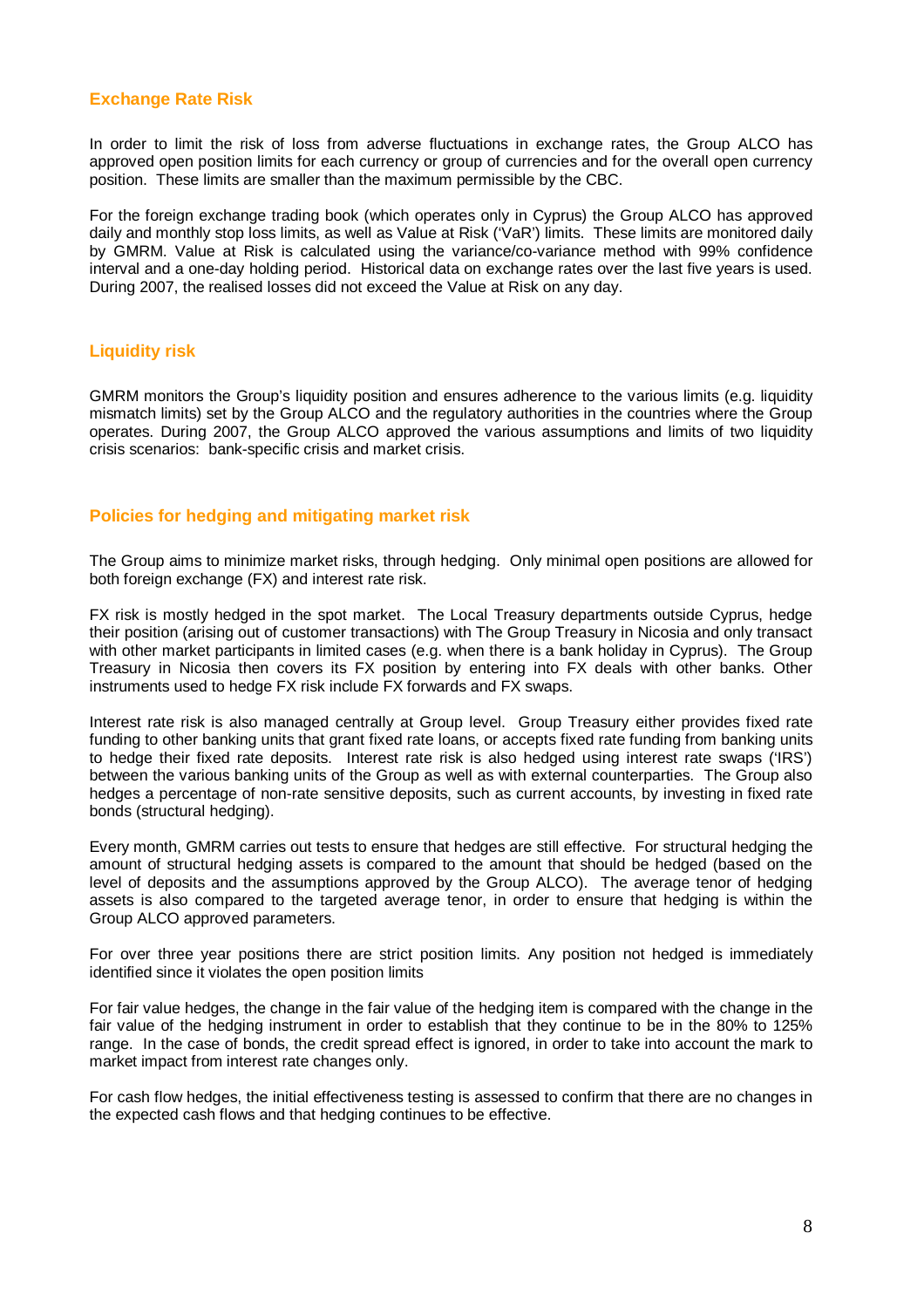## **2.4 Operational risk management**

The Group Operational Risk Management Division is working on the development of specialized methods for measuring operational risk, with a view to the proper monitoring of operational risks and the timely identification of any shortcomings. This is a long term task, since, beyond the set up / adoption of the necessary infrastructure and systems, most importantly, the right culture has to be promoted within the organization. This is an essential element for the effective management of the relevant risks.

Potential losses from operational risks may occur in all the Group's activities as a result of inefficiency or failure of internal processes or systems caused either by external events or human error. Consequently, under the umbrella of operational risks a wide range of possible cases are included, which are not easily predictable. Nonetheless, with proper operational risk management it is possible to limit any adverse consequences.

Within this framework, data on operational risk events is being collected from all group units on a specialised system. This data is already being utilised so as to improve the management of operational risks and, where possible, for preventive purposes.

In addition, the more long term task of analyzing and codifying the procedures of the Group, from the point of view of better operational risk management continues. In parallel, the number of key risk indicators monitored is being enriched. The collection of relevant data continue, so as to aid the monitoring and assessment of operational risks. The above currently take place in Cyprus and in Greece. The aim is to gradually cover all the Group companies.

#### **Policies for hedging and mitigating operational risk**

Part of the mitigation strategies that the Group follows, as far as operational risk is concerned, is having appropriate insurance coverage. This is being reviewed each year to ensure that the Group's needs are met. Finally, the major project of implementing a business continuity plan is in progress, aiming to ensure that services can resume immediately in the case of a disruption.

## **3. Own funds**

The own funds of Bank of Cyprus Group as at 31/12/2007 were £1.287.879 thousand as shown below:

| <b>Original Own Funds (Tier 1)</b>            |           |  |  |
|-----------------------------------------------|-----------|--|--|
| <b>Share Capital</b>                          | 283.112   |  |  |
| <b>Share Premium</b>                          | 402.873   |  |  |
| Reserves                                      | 272.466   |  |  |
| <b>Hybrid Capital Securities</b>              | 100.183   |  |  |
| 50% of Book value of non-banking subsidiaries | (66.334)  |  |  |
| Intangible Assets                             | (10.348)  |  |  |
| <b>Total Tier 1</b>                           | 981.952   |  |  |
| <b>Additional Own Funds (Tier 2)</b>          |           |  |  |
| <b>Revaluation Reserves</b>                   | 138.930   |  |  |
| Subordinated Loan Stock                       | 233.331   |  |  |
| 50% of Book value of non-banking subsidiaries | (66.334)  |  |  |
| <b>Total Tier 2</b>                           | 305.927   |  |  |
| <b>Total own funds</b>                        | 1.287.879 |  |  |

The own funds for all subsidiaries, as at 31/12/2007, were in excess of the minimum required by the **Directive**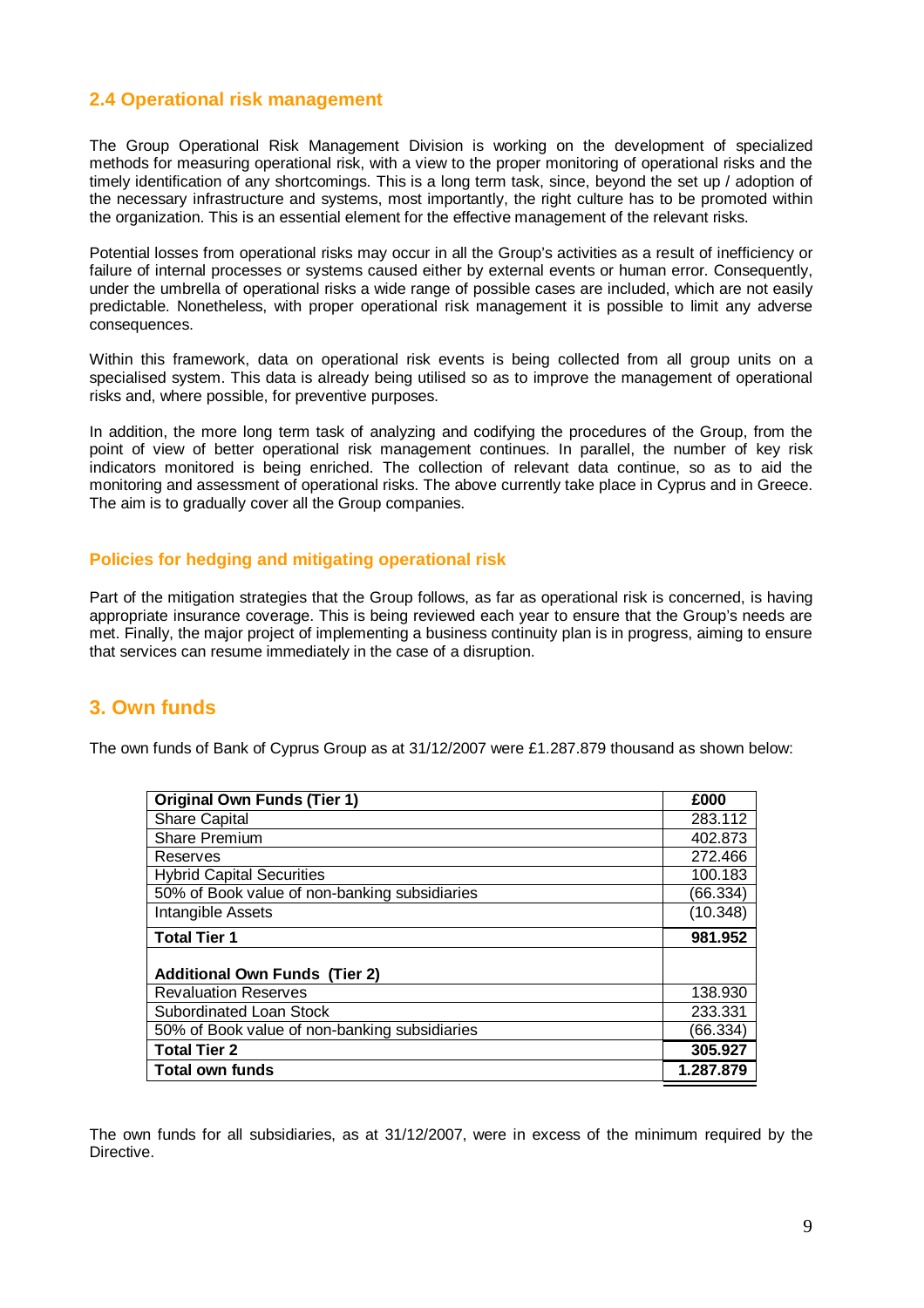## **3.1 Original Own Funds**

#### **Share Capital**

As at 31/12/2007 the share capital of the Bank comprised of 566.223 thousand shares with a nominal value of €0,50 each.

#### Hybrid capital securities

Hybrid capital securities have no maturity date, but may be redeemed in whole at the option of the Bank, subject to the prior consent of the CBC, at their nominal amount together with any outstanding interest payments, five years after their issue date or on any interest payment date thereafter. The amount of £100.183 thousand included in original own funds consists of:

|                                    | £000    |
|------------------------------------|---------|
| <b>Capital Securities Series B</b> | 29.883  |
| Capital Securities 12/2007         | 70.300  |
|                                    | 100.183 |

Capital Securities Series B were issued in Cyprus pounds in March 2004 and are listed on the Cyprus Stock Exchange. They carry a floating interest rate, which is reset every three months. The interest rate is equal to the base rate of Bank of Cyprus Public Company Ltd at the beginning of each three-month period plus 1,00% per annum. Interest is payable quarterly.

Capital Securities 12/2007 were issued in December 2007 in Cyprus pounds and are listed on the Cyprus Stock Exchange. Their interest rate is fixed at 6,00% per annum for the first six months and floating thereafter, equal to the three-month Euribor plus 1,25% per annum. Interest is payable quarterly.

#### **Additional own funds**

#### Subordinated loan stock

The subordinated loan stock issued by the Bank is not secured and the rights and claims of loan stockholders are subordinated to the claims of depositors and other creditors of the Bank, but have priority over those of the shareholders of the Bank.

The Bank issued €200 million Subordinated Bonds 2008/2013 in October 2003, bearing a floating interest rate and maturing in October 2013. The Bank has the option to call the bonds in whole during or after October 2008. The interest rate of the bonds was set at the three-month Euribor plus 1,00% per annum until October 2008 and it will increase to, plus 2,20% per annum thereafter. The bonds are listed on the Luxembourg Stock Exchange. At 31 December 2007, the amount of €200 million Subordinated Bonds 2008/2013 outstanding amounted to €199,1 million.

In May 2006, the Bank issued €200 million floating rate Subordinated Bonds 2011/2016 maturing in May 2016. The Bank has the option to call the bonds in whole during or after May 2011. The bonds bear an interest rate set at the three-month Euribor plus 0,60% per annum until May 2011 and will increase to plus 1,60% per annum thereafter. The bonds are listed on the Luxembourg Stock Exchange. At 31 December 2007, the amount of the €200 million Subordinated Bonds 2011/2016 outstanding amounted to €196 million.

#### **Practical or legal impediments to the prompt transfer of own funds or repayment of liabilities among the parent undertaking and its subsidiaries**

In the event of a crisis, the Bank may encounter difficulties in drawing dividends from the non-EU overseas subsidiaries, namely:

- Bank of Cyprus (Channel Islands) Ltd
	- Bank of Cyprus Australia Ltd
- LLC CB 'Bank of Cyprus'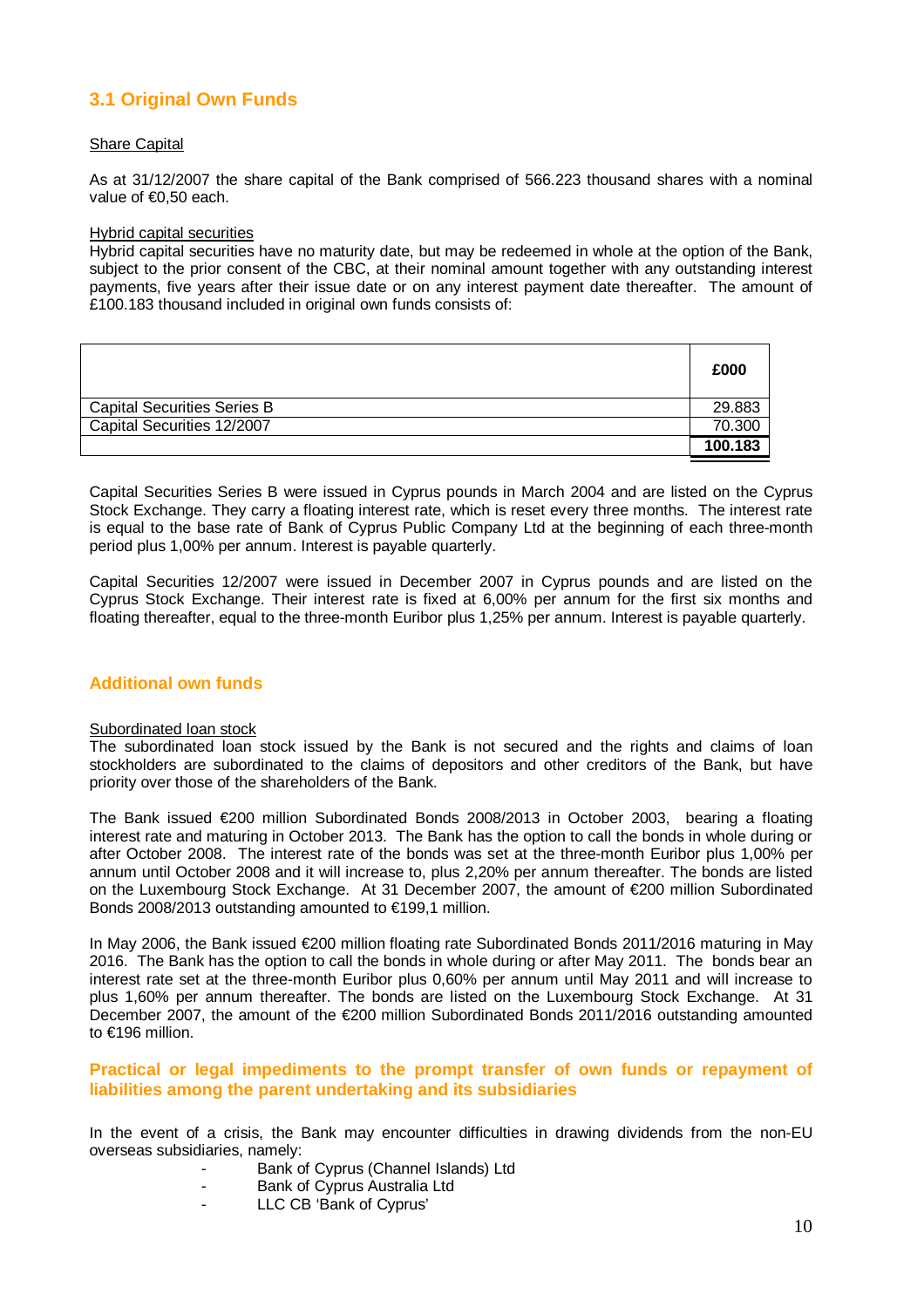This may be due to the possible insistence of local regulators for the maintenance of capital ratios well in excess of these required by the CBC for these subsidiaries.

Apart from the above, there are no current or foreseen material practical or legal impediments to the prompt transfer of own funds or repayment of liabilities among the parent company and its subsidiaries. Any distributions beyond the local capital adequacy requirements will be subject to local regulatory authorities' approval.

## **4. Minimum required own funds for credit, market and operational risk**

## **4.1 Group's approach to assessing the adequacy of its internal capital**

The different methods used to assess the adequacy of the internal capital for the different categories of risks are described below.

#### **Standardised approach for credit risk**

The necessary mechanism for the capital calculation with the Standardised Approach has been completed. The foundations have been laid for the implementation of the IRB foundation approach for Credit Risk.

The following table shows the 8% of the risk-weighted group exposure amounts as at 31/12/2007 for each of the exposure classes specified in paragraph 23 of Unit A.

|                                                         | £000    |
|---------------------------------------------------------|---------|
| Central governments or central banks                    | 643     |
| Regional governments or local authorities               | 859     |
| Administrative bodies and non - commercial undertakings | 297     |
| Institutions                                            | 79.515  |
| Corporate                                               | 385.969 |
| Retail                                                  | 242.480 |
| <b>Covered Bonds</b>                                    | 1.438   |
| <b>Securitisation Positions</b>                         | 50      |
| Other assets                                            | 23.256  |
|                                                         | 734.507 |

#### **Minimum capital requirements for trading book activities related to position risk, settlement risk and counterparty risk and where applicable concentration risk**

The minimum capital requirements calculated in accordance with paragraph 19(b) of Unit A of the Directive for trading book activities is as follows:

|                         | <b>Capital</b><br>Requirement<br>£000 |
|-------------------------|---------------------------------------|
| Traded debt instruments | 2.447                                 |
| Equity shares           | 312                                   |
|                         | 2.759                                 |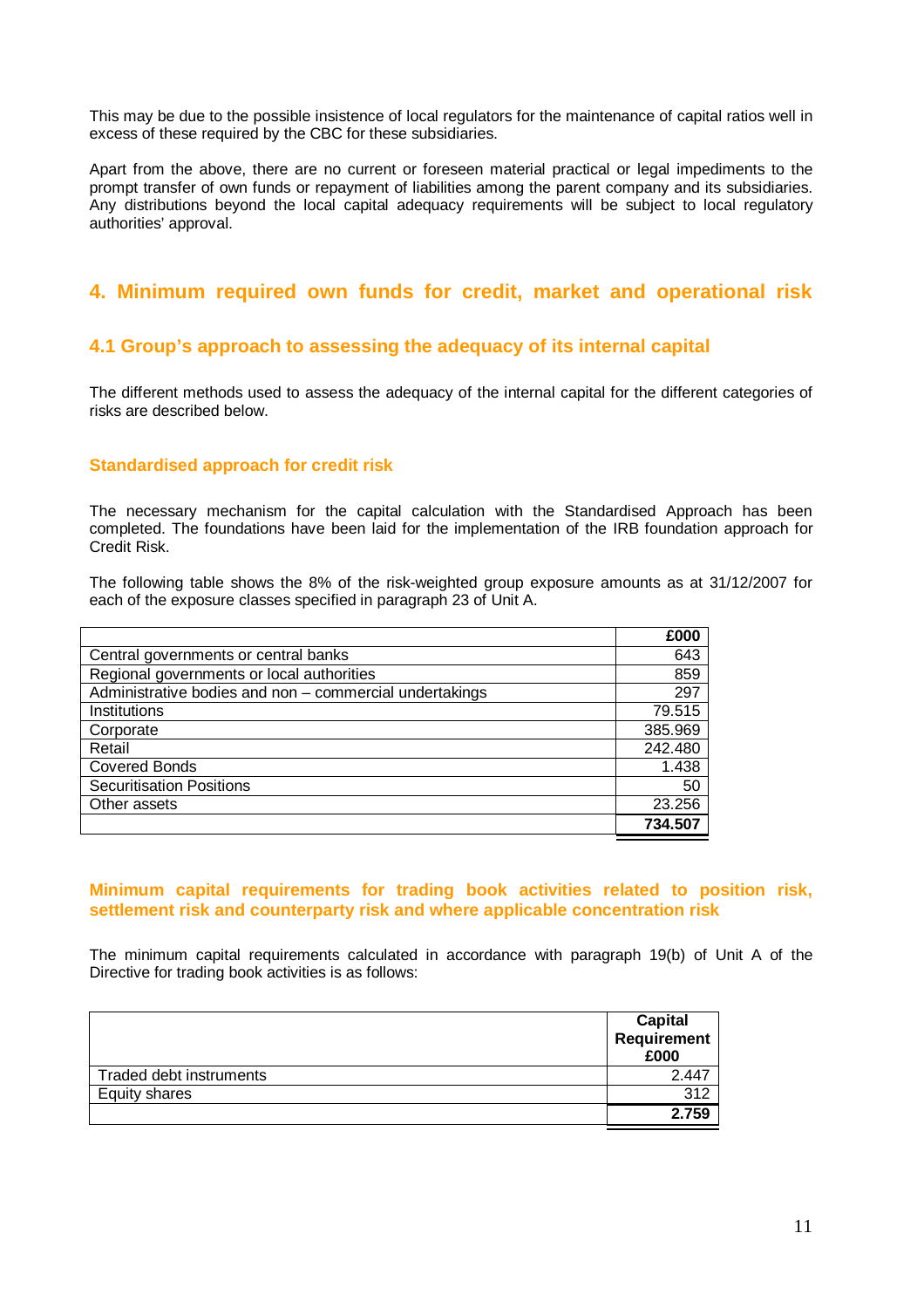#### **Minimum capital requirements in relation to operational risk**

The minimum capital requirement in relation to operational risk calculated in accordance with the Standardised Approach (paragraph 48 of Unit A of the Directive) amounts to £75.403 thousand.

## **5. Counterparty credit risk**

As at 31 December 2007, the Group did not have any repurchase transactions, securities or commodities lending or borrowing transactions, long settlement transactions or margin lending transactions outstanding. Hence the section below only discusses the credit risk arising from derivative instruments.

### **5.1 Internal capital and credit limits for counterparty credit exposures**

Limits for derivative transactions are assigned for a select number of counterparties, all rated A1 or above. These limits are approved by the Group ALCO. The derivative limit (for the Expected Replacement Cost (ERC) of the contract), counts within the overall limit of the counterparty and is set at 15% of the total limit. There is also a limit for the maximum notional amount of contracts with each counterparty, which is 20 times the ERC limit.

Credit risk arising from entering into derivative transactions with counterparties is measured using the mark-to-market method. According to this method, the current replacement cost of all contracts with positive amounts is obtained and an add-on is applied to this amount for potential future credit exposure, according to specific factors depending on the type of transaction and duration. This figure is used both for calculating the capital required for the credit risk of those transactions and for credit limit monitoring.

#### **5.2 Policies for securing collateral and establishing credit reserves**

Until the year-end the Group had signed Credit Support Annexes ('CSAs') to the International Swaps and Derivatives Association ('ISDA') agreement with four counterparties out of twenty. In 2008 it is expected that more such agreements will be entered into. As at the year-end, the threshold amounts in the CSAs were not reached, thus the Group has not obtained collateral from any counterparty. In any case, all the counterparties with which we enter into derivative transactions are rated A1 and above.

#### **5.3 Policies with respect to wrong-way risk exposures**

This risk is not currently measured. It is not anticipated to be significant since a change in market rates (interest rates and FX rates which are the main underlying factors of our derivative transactions) is not expected to materially increase the probability of default (PD) of our counterparties. It should also be noted that since the Bank uses the standardised approach, it does not measure the PDs of counterparties.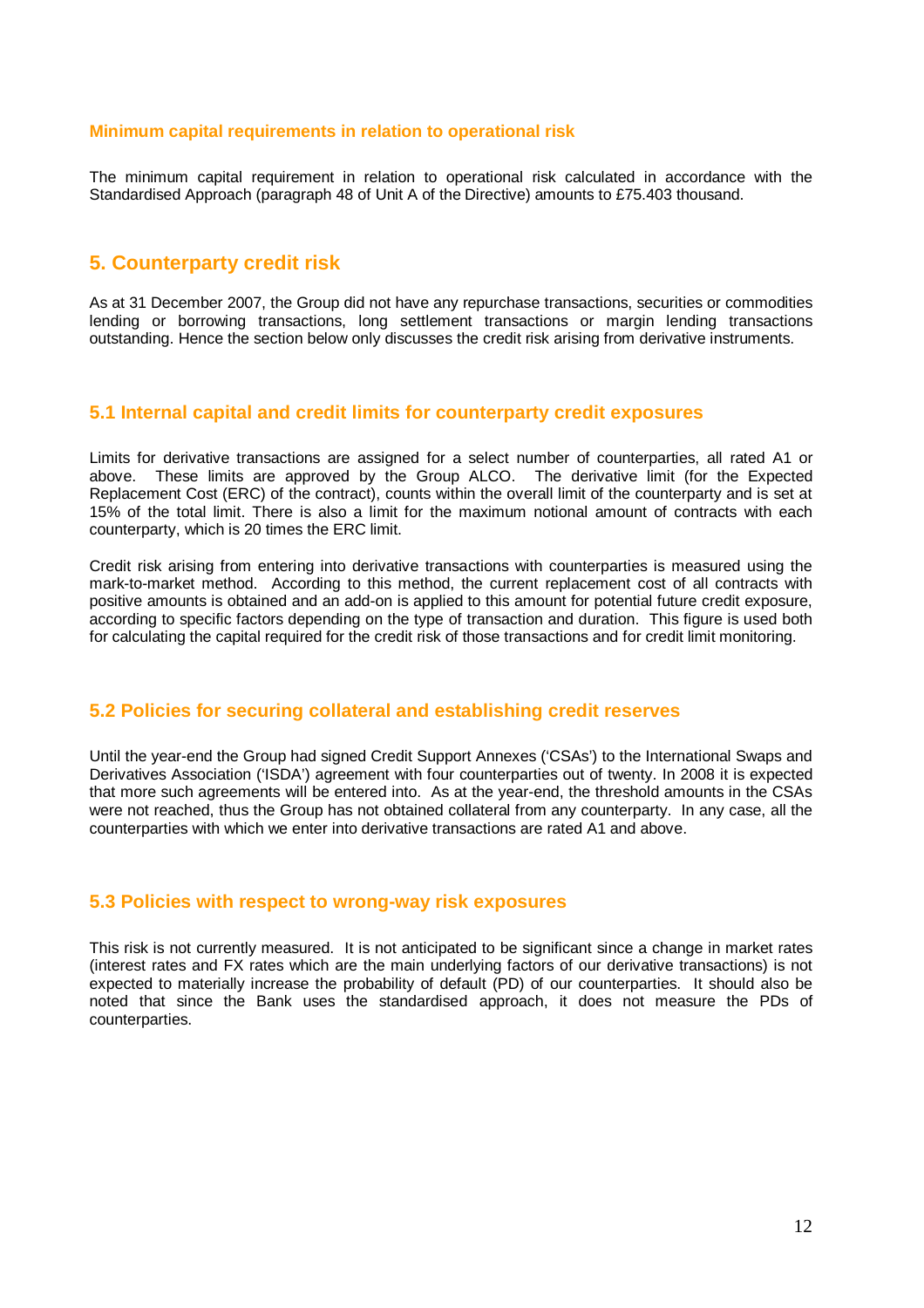## **5.4 Amount of collateral the bank would have to provide given a downgrade in its credit rating**

Currently the only instance where the Group would have to provide additional collateral in the event of a downgrade, involves derivative transactions under ISDA agreements, where a CSA has been signed. Out of the four agreements signed, only two such agreements in place provide for additional collateral in the event of a downgrade. In the event of an up to two notch downgrade, the amount of additional collateral to be provided amounts to  $\epsilon$ 3,2 million (see Table below).

| Increase in Collateral in the case of 2 notches downgrade in Rating<br>(ISDA Agreements) |                           |                                      |                                      |                                    |  |  |  |
|------------------------------------------------------------------------------------------|---------------------------|--------------------------------------|--------------------------------------|------------------------------------|--|--|--|
| Bank                                                                                     | Moody's<br>Rating         | Threshold<br>Amount<br>(USD million) | Threshold<br>Amount<br>(EUR million) | <b>Difference</b><br>(EUR million) |  |  |  |
| Goldman Sachs<br>International                                                           | A <sub>2</sub><br>A3-Baa1 | 15<br>10                             | 9,5<br>6,3                           | 3,2                                |  |  |  |
| Nomura International Plc                                                                 | A1 to A3<br>Baa1          | n/a<br>n/a                           | 15<br>15                             |                                    |  |  |  |

## **5.5 Gross positive fair value of contracts**

The gross positive fair value of the Group derivative contracts (mainly IRS and FX contracts) is presented in the Table below. This is the total of the positive mark-to-market of all contracts (including net accrued interest). It should be noted that there are no legally enforceable netting agreements in place. The collateral agreements where in place have not yet reached the threshold amount (thus no collateral has been provided). Thus, the "Gross positive fair value" of the derivative contracts in place is equal to the "Net derivatives credit exposures".

|               | Gross Positive Fair Value as at 31 Dec 2007 |
|---------------|---------------------------------------------|
|               | £000                                        |
| <b>Cyprus</b> | 22.857                                      |
| Greece        | 3.045                                       |
| UK            | 6.664                                       |
| Group         | 32.566                                      |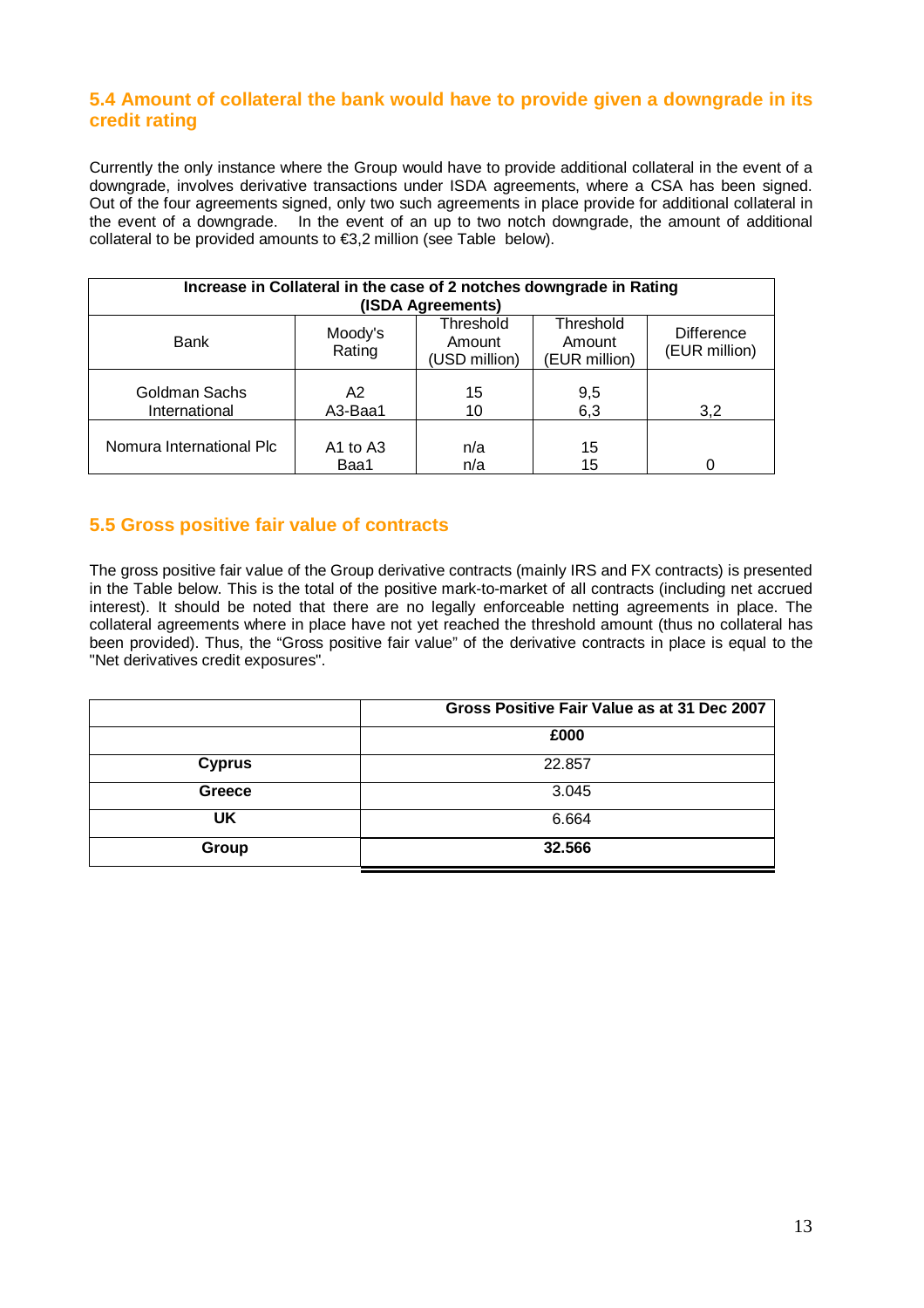## **5.6 Mark- to-market method and exposures**

The mark-to-market of IRSs is calculated using the Bloomberg system. The methodology used is as follows:

- The fixed payments are calculated for all future payment dates based on the fixed rate of the IRS.
- The floating payments are also calculated for all future payment dates based on the rates implied by the forward curve.
- The net position of the fixed and floating payments is calculated and discounted to present value using the relevant discount factors.

FX forwards and FX swaps are marked to market as follows:

The forward leg of each contract is taken, and each currency is converted into Cyprus pounds using the forward rate corresponding to the remaining period to the maturity date of the contract (i.e. the period between the valuation date and the maturity date). The difference between the CYP amount of the two currencies discounted to the valuation date using the risk free rate, is the profit or loss on the contract as follows:

If PV (CYP equivalent of purchase amount  $-$  CYP equivalent of sale amount)  $> 0 \Rightarrow$  profit

If PV (CYP equivalent of purchase amount  $-$  CYP equivalent of sale amount)  $< 0$  => loss

The table below indicates the measures for exposure value under the mark-to-market methodology. The exposure values are calculated as the:

- The positive mark to market after taking into account the accrued interest and
- Add on amount, which is equal to a percentage of the nominal amount of each deal based on its duration.

| Exposures under mark-to-market method as at 31 Dec 2007 |        |  |  |  |
|---------------------------------------------------------|--------|--|--|--|
|                                                         | £000   |  |  |  |
| <b>Cyprus</b>                                           |        |  |  |  |
| Institutions                                            | 34.067 |  |  |  |
| Corporates                                              | 1.802  |  |  |  |
|                                                         | 35.869 |  |  |  |
| Greece                                                  |        |  |  |  |
| Institutions                                            | 3.484  |  |  |  |
| Corporates                                              | 2.043  |  |  |  |
|                                                         | 5.527  |  |  |  |
| <b>Greece</b>                                           |        |  |  |  |
| Institutions                                            | 6.617  |  |  |  |
| Corporates                                              | 34     |  |  |  |
|                                                         | 6.651  |  |  |  |
| Group                                                   |        |  |  |  |
| Institutions                                            | 44.168 |  |  |  |
| Corporates                                              | 3.879  |  |  |  |
|                                                         | 48.047 |  |  |  |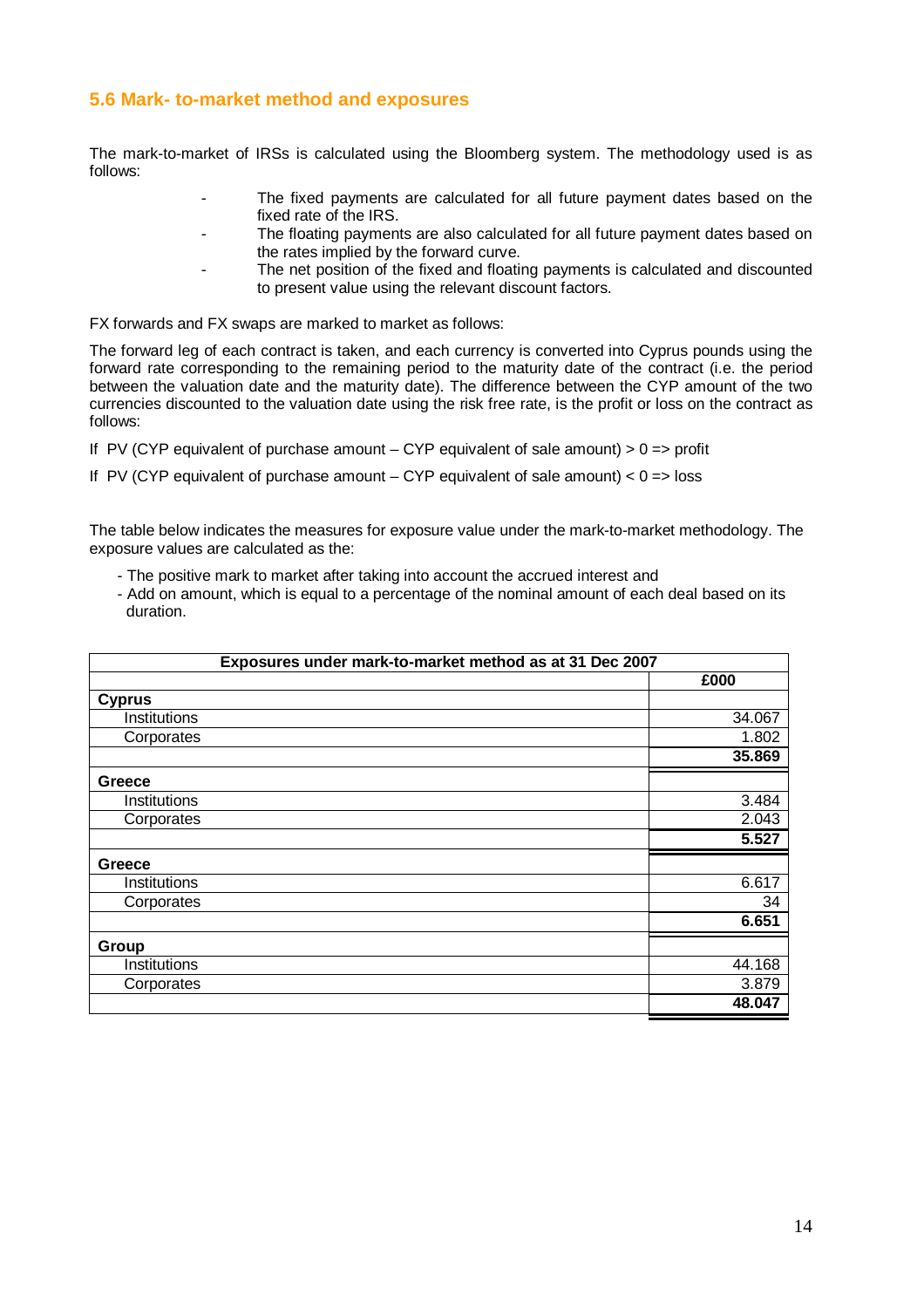## **6. Bank's exposure to credit risk and impairment risk**

Past due loans and advances are defined as all loans and advances where the counterparty has failed to make a payment when it is contractually due.

At each balance sheet date the Group assesses whether there is any objective evidence that loans and advances are impaired. A loan is impaired if there is objective evidence of impairment as a result of one or more events that have occurred after the initial recognition of the loan (an incurred 'loss event') and that loss event (or events) has an impact on the estimated future cash flows of the loan or the group of loans, that can be reliably estimated.

For loans and advances to customers, the Group first assesses whether objective evidence of impairment exists for loans and advances that are individually significant. Furthermore, a collective impairment assessment is made for loans and advances that are not individually significant and for losses that have been incurred but are not yet identified relating to loans and advances that have been assessed individually and for which no provision has been made.

The collectability of individually significant loans and advances is evaluated based on the customer's overall financial condition resources, payment record, the prospect of support from creditworthy guarantors and the realisable value of any collateral.

There is objective evidence that a loan is impaired when it is probable that the Group will not be able to collect all amounts due according to the original contract terms, unless such loans are secured or other factors exist whereby the Group expects that all amounts due will be collected.

If there is objective evidence that an impairment loss has been incurred, the amount of the loss is measured as the difference between the carrying amount of the loan and the present value of the estimated future cash flows (excluding future credit losses not yet incurred) including the cash flows which may arise from guarantees and tangible collateral, irrespective of the outcome of foreclosure. The carrying amount of the loan is reduced through the use of a provision account and the amount of the loss is recognised in the income statement. Loans together with the associated provisions are written off when there is no realistic prospect of future recovery. Loans are monitored continuously and are reviewed for impairment every six months. If, in a subsequent period, the amount of the estimated impairment loss decreases and the decrease is due to an event occurring after the impairment was recognised, when the creditworthiness of the customer has improved to such an extent that there is reasonable assurance that all or part of the principal and interest according to the original contract terms of the loan will be collected timely, the previously recognised impairment loss is reduced by adjusting the impairment provision account. If a previously written-off loan is subsequently recovered, any amounts previously charged are credited in the income statement.

The present value of the estimated future cash flows is discounted using the loan's original effective interest rate. If a loan bears a variable interest rate, the discount rate used for measuring any impairment loss is the current reference rate plus the margin specified in the initial contract.

For the purposes of a collective evaluation of impairment, loans are grouped based on similar credit risk characteristics taking into account the type of loan and the industry, geographic location, collateral type, past-due amounts and other relevant factors.

Future cash flows for a group of loans and advances that are collectively evaluated for impairment are estimated on the basis of historical loss experience for loans with similar credit risk characteristics to those of the group. Historical loss experience is adjusted on the basis of current observable data to reflect the impact of current conditions that did not affect the period on which the historical loss experience is based and to remove the impact of conditions in the historical period that do not currently exist. The methodology and assumptions used for estimating future cash flows are reviewed regularly to reduce any differences between loss estimates and actual loss experience.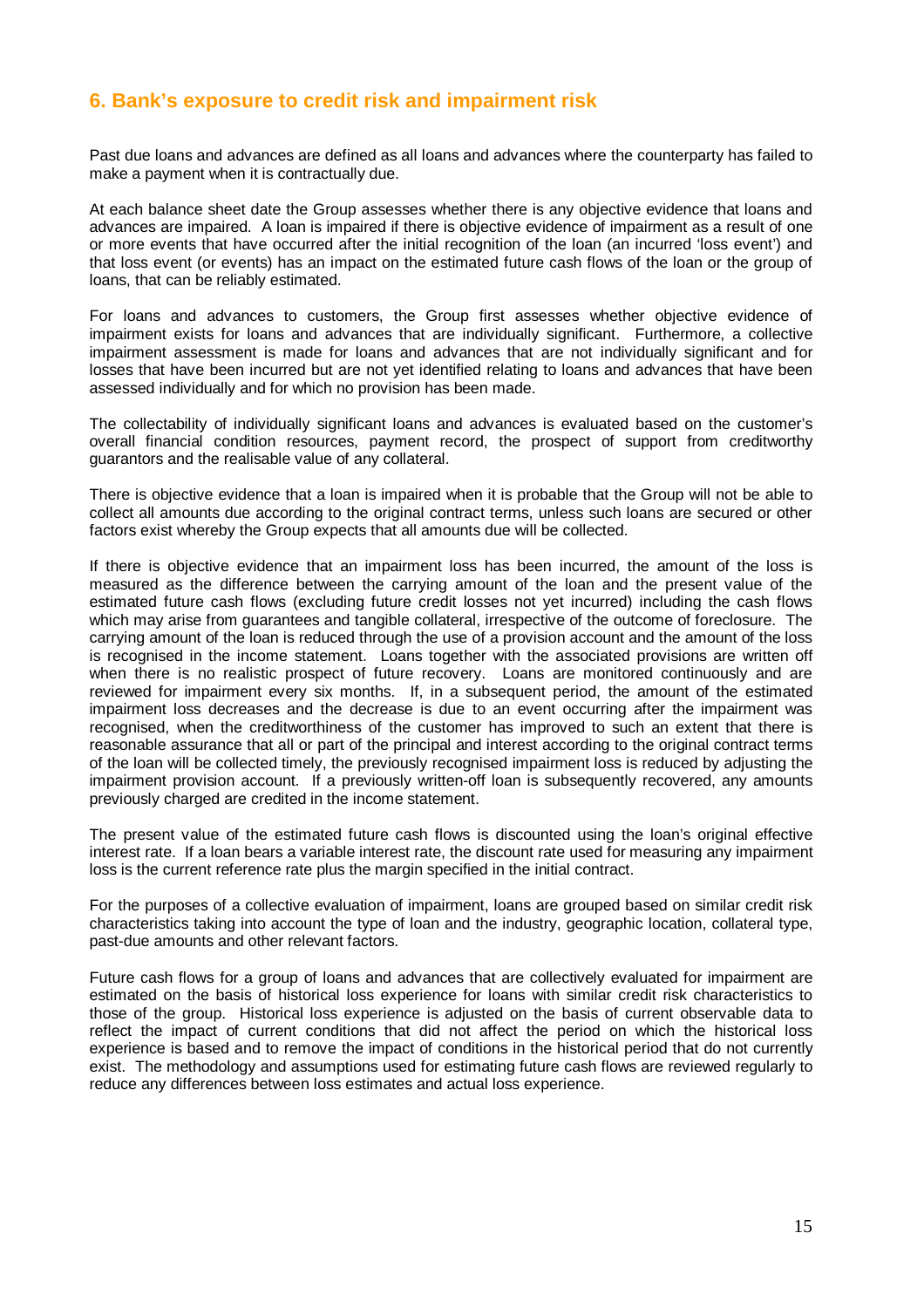## **6.1 Total amount of exposures**

| Credit exposure by type as at 31 Dec. 2007                   |                     |                               |                           |                                         |            |  |  |
|--------------------------------------------------------------|---------------------|-------------------------------|---------------------------|-----------------------------------------|------------|--|--|
| <b>Type</b>                                                  | Retail<br>Customers | Corporate<br><b>Customers</b> | Financial<br>Institutions | Governments<br>and Local<br>Authorities | Total      |  |  |
|                                                              | £000                | £000                          | £000                      | £000                                    | £000       |  |  |
| Bank Loans &<br>Overdrafts                                   | 5.006.231           | 6.002.420                     |                           | 65.272                                  | 11.073.923 |  |  |
| Acceptances,<br>Endorsements &<br><b>Documentary Credits</b> | 149.628             | 51.896                        | ۰                         | 23                                      | 201.547    |  |  |
| Guarantees                                                   | 252.295             | 558.211                       | ۰                         | 80                                      | 810.586    |  |  |
| Unutilized Loan<br>Commitments                               | 1.183.955           | 820.053                       |                           | 9.251                                   | 2.013.259  |  |  |
| Interbank Placements                                         |                     |                               | 3.597.827                 | 519.637                                 | 4.117.464  |  |  |
| <b>Securities</b>                                            |                     | 19.456                        | 1.353.019                 | 962.472                                 | 2.334.947  |  |  |
| Derivatives                                                  |                     | 1.836                         | 30.730                    |                                         | 32.566     |  |  |
| <b>Others</b>                                                |                     |                               |                           | 95.712                                  | 95.712     |  |  |
| Total                                                        | 6.592.109           | 7.453.872                     | 4.981.576                 | 1.652.447                               | 20.680.004 |  |  |

## **6.2 Geographic distribution of the exposures**

| Credit Exposure by Geographical Area as at 31 Dec. 2007 |                            |                               |                           |                                         |              |  |  |
|---------------------------------------------------------|----------------------------|-------------------------------|---------------------------|-----------------------------------------|--------------|--|--|
|                                                         | Retail<br><b>Customers</b> | Corporate<br><b>Customers</b> | Financial<br>Institutions | Governments<br>and Local<br>Authorities | <b>Total</b> |  |  |
|                                                         | £000                       | £000                          | £000                      | £000                                    | £000         |  |  |
| European Union:                                         |                            |                               |                           |                                         |              |  |  |
| Cyprus                                                  | 3.088.499                  | 3.911.834                     | 212.402                   | 891.963                                 | 8.104.698    |  |  |
| Greece                                                  | 2.865.962                  | 2.844.903                     | 143.216                   | 484.208                                 | 6.338.289    |  |  |
| UK                                                      | 310.653                    | 369.333                       | 646.006                   | 409                                     | 1.326.401    |  |  |
| Romania                                                 | 7.859                      | 156.040                       | 2.266                     | 3.929                                   | 170.094      |  |  |
| Other                                                   |                            |                               | 58.814                    | 176.407                                 | 235.221      |  |  |
| <b>Rest of Europe</b>                                   |                            |                               |                           |                                         |              |  |  |
| Including<br>Russia                                     | 174.947                    | 93.672                        | 319.425                   | 237                                     | 588.281      |  |  |
| Australia & New<br>Zealand                              | 3.322                      | 146                           | 211.340                   | 1.482                                   | 216.290      |  |  |
| North America &<br>Canada                               | 9.541                      | 15.629                        | 535.679                   |                                         | 560.849      |  |  |
| Other                                                   | 127.482                    | 97.486                        | 2.914.913                 |                                         | 3.139.881    |  |  |
| Total                                                   | 6.588.265                  | 7.489.043                     | 5.044.061                 | 1.558.635                               | 20.680.004   |  |  |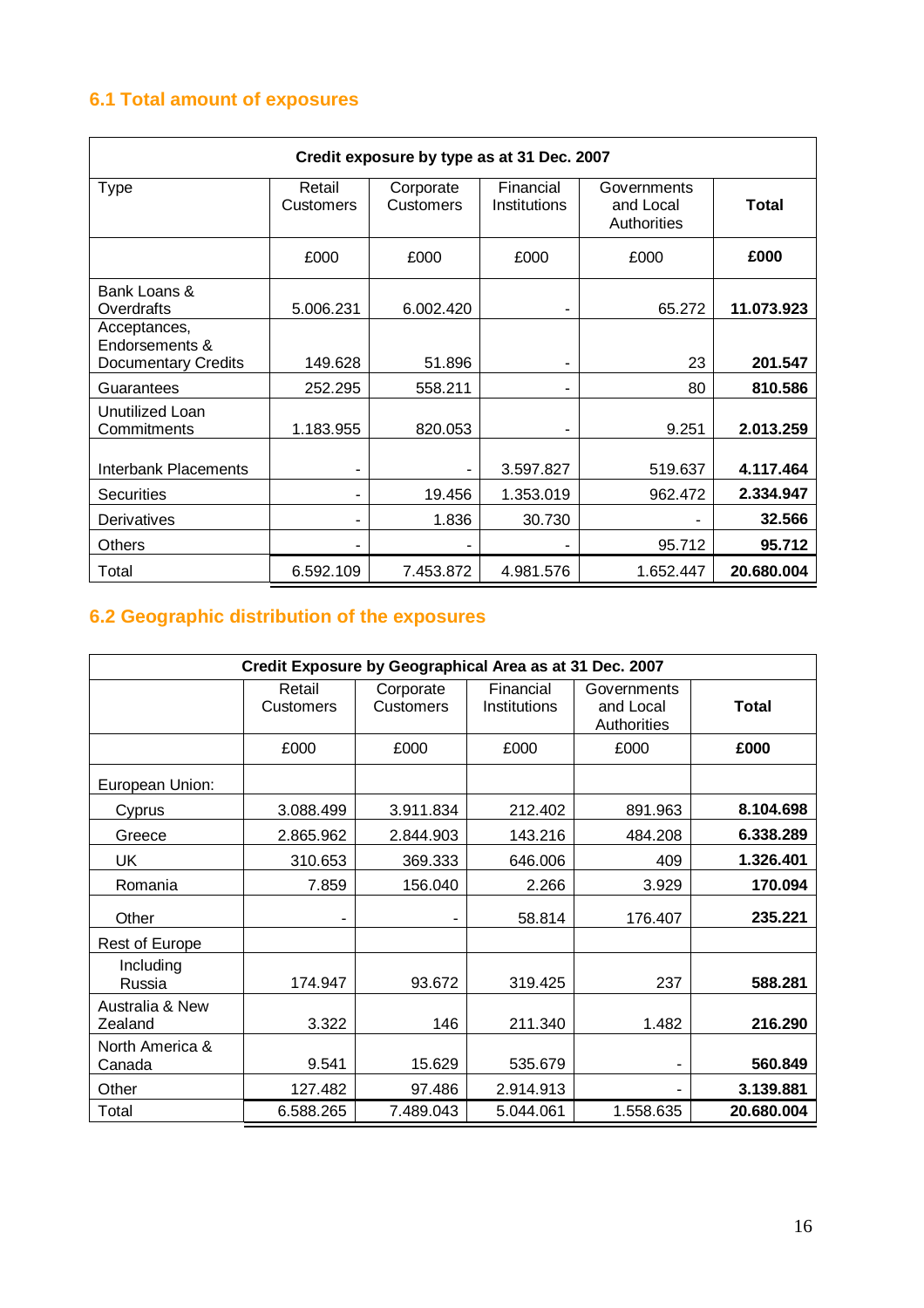## **6.3 Distribution of the exposures by industry or counterparty types**

| Exposure broken down by NACE as at 31 Dec.2007 |                            |                               |                              |                                       |              |  |
|------------------------------------------------|----------------------------|-------------------------------|------------------------------|---------------------------------------|--------------|--|
| Description                                    | Retail<br><b>Customers</b> | Corporate<br><b>Customers</b> | Financial<br>Institutions    | Governments &<br>Local<br>Authorities | <b>Total</b> |  |
|                                                | £000                       | £000                          | £000                         | £000                                  | £000         |  |
| Agriculture, Hunting                           | 59.790                     | 63.995                        | $\blacksquare$               | $\blacksquare$                        | 123.785      |  |
| Fishing                                        | 5.940                      | 23.358                        |                              |                                       | 29.298       |  |
| Mining & Quarrying                             | 25.956                     | 61.171                        |                              |                                       | 87.127       |  |
| Manufacturing                                  | 573.355                    | 752.553                       | $\qquad \qquad \blacksquare$ | $\overline{\phantom{a}}$              | 1.325.908    |  |
| Electricity, Gas                               | 15.935                     | 30.374                        | ÷,                           | $\blacksquare$                        | 46.309       |  |
| Construction                                   | 480.902                    | 1.277.619                     | ۰                            | $\overline{\phantom{a}}$              | 1.758.521    |  |
| Wholesale & Retail                             | 945.817                    | 1.364.953                     | $\qquad \qquad \blacksquare$ | 124                                   | 2.310.894    |  |
| <b>Hotels &amp; Restaurants</b>                | 240.602                    | 980.186                       | $\overline{\phantom{m}}$     |                                       | 1.220.788    |  |
| Transport                                      | 172.350                    | 221.449                       |                              | 14                                    | 393.813      |  |
| Financial<br>Intermediation                    | 160.563                    | 443.617                       | ۰                            | $\blacksquare$                        | 604.180      |  |
| <b>Real Estate</b>                             | 655.358                    | 1.364.671                     | $\overline{\phantom{a}}$     |                                       | 2.020.029    |  |
| <b>Public Administration</b>                   | 6.972                      | 28.367                        |                              | 1.523.484                             | 1.558.823    |  |
| Education                                      | 19.659                     | 19.940                        | $\overline{\phantom{a}}$     |                                       | 39.599       |  |
| Health & Social Work                           | 72.947                     | 34.227                        | $\overline{a}$               |                                       | 107.174      |  |
| <b>Personal Service</b><br>Activities          | 109.428                    | 301.044                       |                              | 35.013                                | 445.485      |  |
| Private Individuals                            | 3.181.967                  | 380.490                       |                              |                                       | 3.562.457    |  |
| <b>Financial Institutions</b>                  |                            |                               | 5.044.062                    |                                       | 5.044.062    |  |
| Territorial<br>Organizations                   | 950                        | 802                           |                              |                                       | 1.752        |  |
| Total                                          | 6.728.491                  | 7.348.816                     | 5.044.062                    | 1.558.635                             | 20.680.004   |  |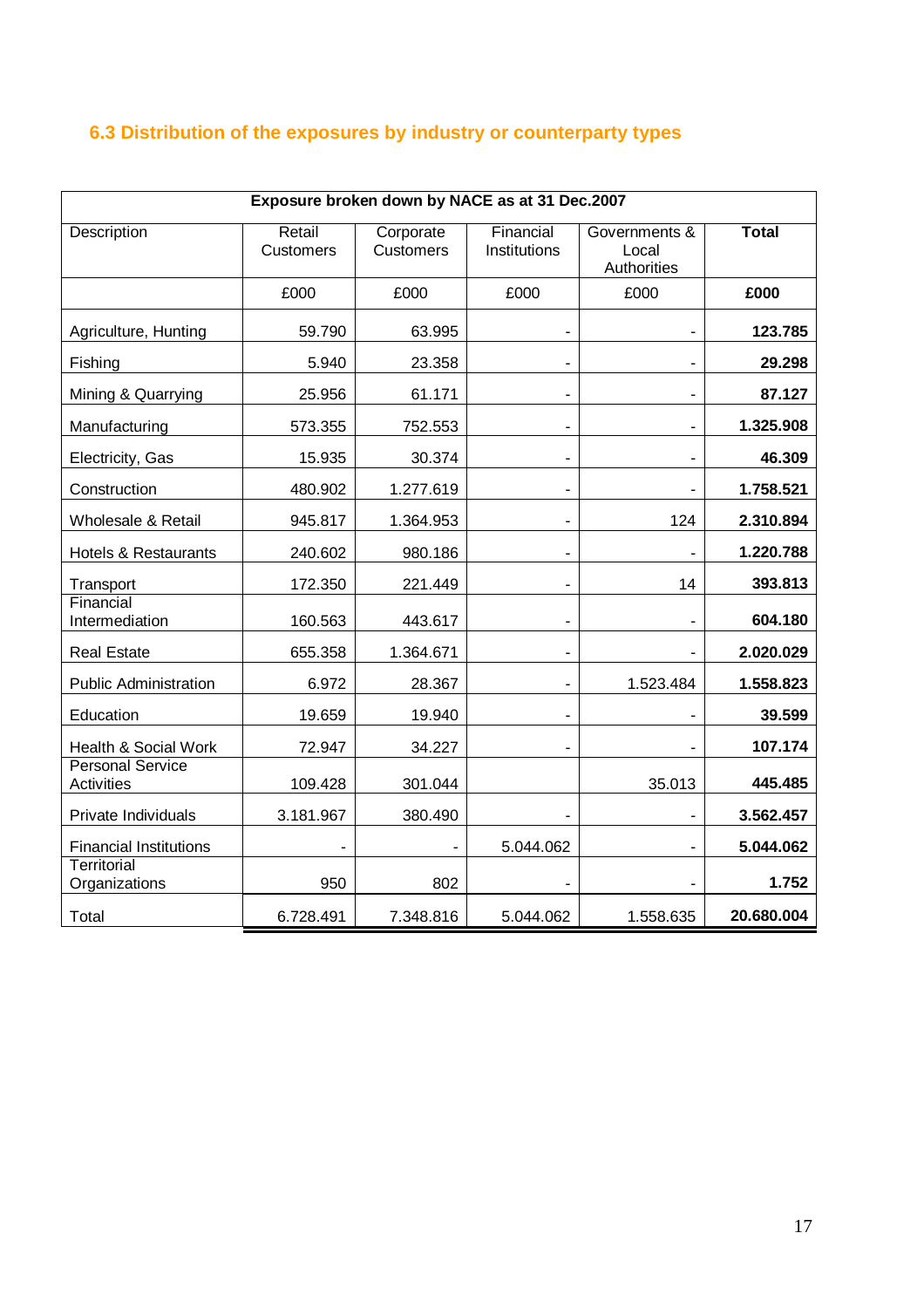## **6.4 Residual maturity breakdown of all the exposures**

| Credit Exposure by Maturity as at 31 Dec. 2007 |                                                       |           |                           |                                       |            |
|------------------------------------------------|-------------------------------------------------------|-----------|---------------------------|---------------------------------------|------------|
|                                                | Retail.<br>Corporate<br><b>Customers</b><br>Customers |           | Financial<br>Institutions | Governments &<br>Local<br>Authorities | Total      |
|                                                | £000                                                  | £000      | £000                      | £000                                  | £000       |
| Less than 1 year                               | 897.044                                               | 1.106.827 | 3.907.351                 | 473.335                               | 6.384.557  |
| 1 to 5 years                                   | 2.405.625                                             | 3.361.846 | 823.235                   | 731.581                               | 7.322.287  |
| 5 to 10 years                                  | 760.112                                               | 978.260   | 268.316                   | 266.925                               | 2.273.613  |
| More than 10 years                             | 2.660.203                                             | 1.907.390 | 45.160                    | 86.794                                | 4.699.547  |
| Total                                          | 6.722.984                                             | 7.354.323 | 5.044.062                 | 1.558.635                             | 20.680.004 |

## **6.5 Security breakdown**

| Credit exposure and value of security as at 31 Dec. 2007 |                      |                        |                           |                                       |              |
|----------------------------------------------------------|----------------------|------------------------|---------------------------|---------------------------------------|--------------|
|                                                          | Retail,<br>Customers | Corporate<br>Customers | Financial<br>Institutions | Governments<br>& Local<br>Authorities | <b>Total</b> |
|                                                          | £000                 | £000                   | £000                      | £000                                  | £000         |
| <b>Credit Exposure</b>                                   | 6.592.109            | 7.453.872              | 4.981.576                 | 1.652.447                             | 20.680.004   |
| Value of Security                                        | (3.095.392)          | (3.543.733)            | (57.000)                  | (50.960)                              | (6.747.085)  |
| <b>Total Unsecured</b><br><b>Credit Exposure</b>         | 3.496.717            | 3.910.139              | 4.924.576                 | 1.601.487                             | 13.932.919   |

| Security by type as at 31 Dec.2007 |                     |                                                            |        |                                       |              |
|------------------------------------|---------------------|------------------------------------------------------------|--------|---------------------------------------|--------------|
|                                    | Retail<br>Customers | Financial<br>Corporate<br><b>Customers</b><br>Institutions |        | Governments<br>& Local<br>Authorities | <b>Total</b> |
|                                    | £000                | £000                                                       | £000   | £000                                  | £000         |
| <b>Real Estate</b><br>Property     | 2.791.077           | 3.092.747                                                  |        | 744                                   | 5.884.568    |
| Cash                               | 195.922             | 169.376                                                    | 57,000 | 107                                   | 422.405      |
| Securities/ Bonds                  | 39.453              | 207.972                                                    | ۰      | ۰                                     | 247.425      |
| Life Insurance                     | ٠                   | ۰                                                          | ۰      | ۰                                     | 0            |
| Guarantees                         | 67.971              | 72.485                                                     |        | 50.109                                | 190.565      |
| <b>Other Securities</b>            | 969                 | 1.153                                                      | ۰      | ۰                                     | 2.122        |
| Total                              | 3.095.392           | 3.543.733                                                  | 57,000 | 50.960                                | 6.747.085    |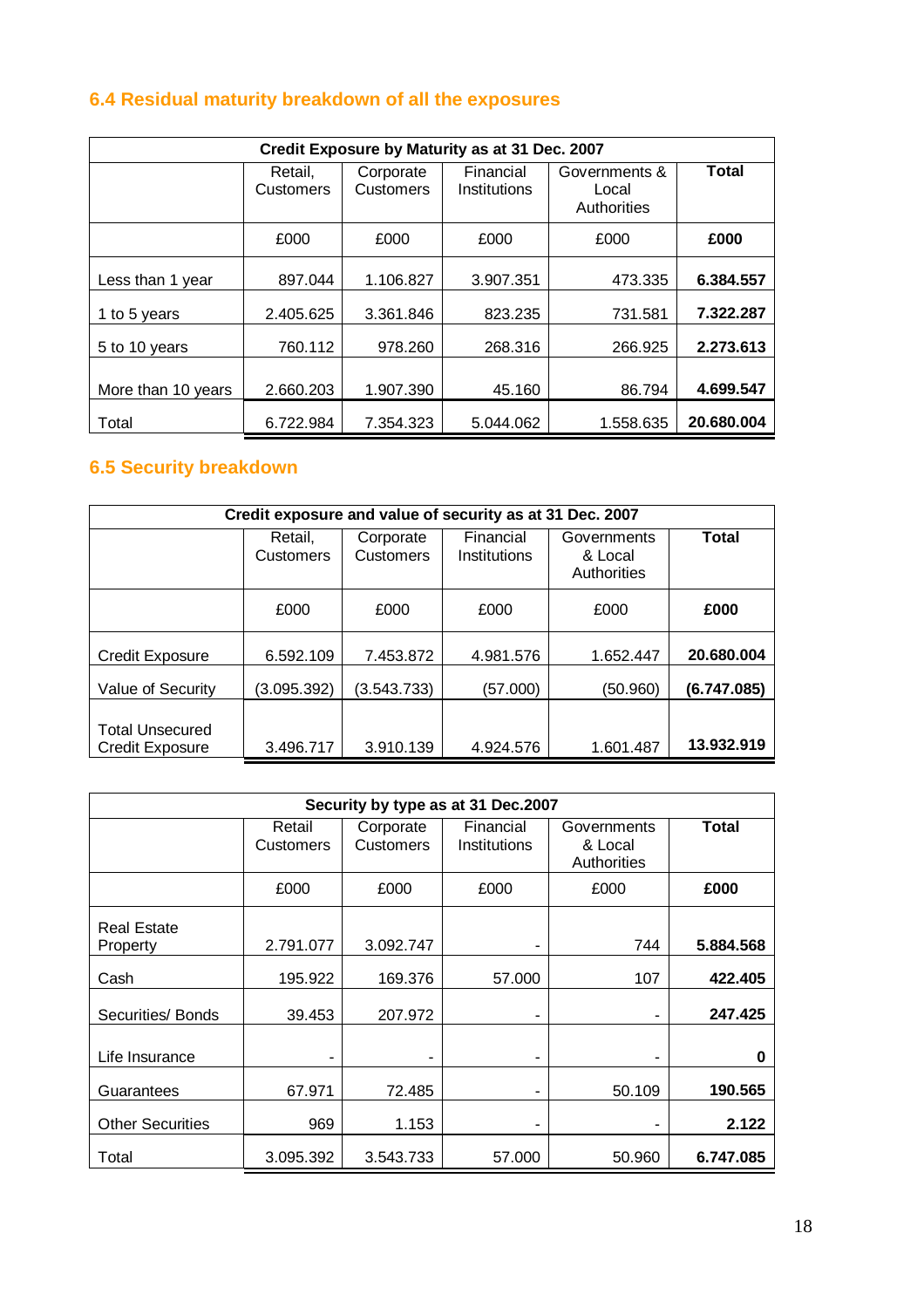## **6.6 Impaired exposures and past due exposures**

| Impaired and past due loans and advances by geographical areas as at 31 Dec.2007 |                                  |                              |                 |
|----------------------------------------------------------------------------------|----------------------------------|------------------------------|-----------------|
|                                                                                  | Neither past due nor<br>impaired | Past due but not<br>impaired | <b>Impaired</b> |
|                                                                                  | £000                             | £000                         | £000            |
| Cyprus                                                                           | 4.975.168                        | 523.454                      | 282.823         |
| Greece                                                                           | 3.891.947                        | 596.829                      | 146.254         |
| United Kingdom                                                                   | 669.140                          | 66.743                       | 7.928           |
| Australia                                                                        | 204.806                          | 30.042                       |                 |
| Romania & Russia                                                                 | 7.635                            | 10.025                       |                 |
|                                                                                  | 9.748.696                        | 1.227.093                    | 437.012         |

| Provision for impairment of loans and advances by geographical area as at 31 Dec.2007 |           |          |                    |                                             |
|---------------------------------------------------------------------------------------|-----------|----------|--------------------|---------------------------------------------|
|                                                                                       | Cyprus    | Greece   | Other<br>Countries | Total<br><b>Provision for</b><br>Impairment |
|                                                                                       | £000      | £000     | £000               | £000                                        |
| At 1 January 2007                                                                     | 338.854   | 115.726  | 7.128              | 461.708                                     |
| Exchange adjustment                                                                   | 3         | 1.252    | (84)               | 1.171                                       |
| Applied in writing off:                                                               |           |          |                    |                                             |
| - interest on previous years' impaired<br>loans and advances                          | (121.488) | (16.368) | (850)              | (138.706)                                   |
| - impaired loans and advances                                                         | (17.914)  | (12.962) | (178)              | (31.054)                                    |
| Interest accrued on impaired loans and<br>advances                                    | (11.665)  | (5.515)  | (266)              | (17.446)                                    |
| Collection of loans and advances<br>previously written off                            | 24.243    | 6.259    |                    | 30.502                                      |
| Charge for the year                                                                   | 14.836    | 17.564   | 303                | 32.703                                      |
| At 31 December 2007                                                                   | 226.869   | 105.956  | 6.053              | 338.878                                     |
| Individual impairment                                                                 | 162.685   | 57.666   | 4.605              | 224.956                                     |
| Collective impairment                                                                 | 64.184    | 48.290   | 1.448              | 113.922                                     |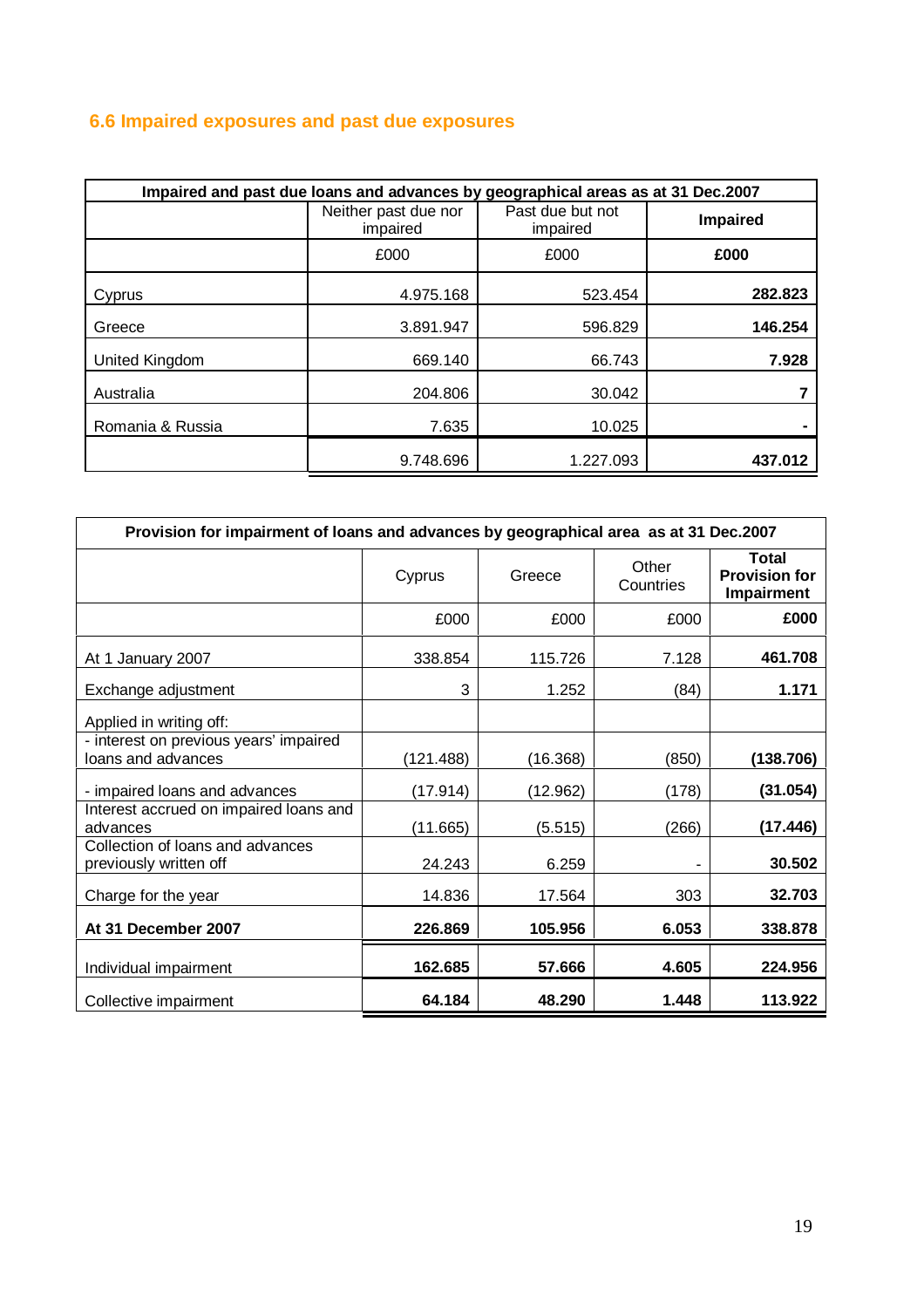## **7. The standardised approach**

## **7.1 Exposure classes for which External Credit Assessment Institutions ('ECAI') or Export Credit Agencies ('ECA') are used**

The Group uses external ratings from Moody's. These ratings are used for all relevant exposure classes, which are the following:

- Claims or contingent claims on central government or central banks
- Claims or contingent claims on regional governments or local authorities
- Claims or contingent claims on multilateral development banks
- Claims or contingent claims on institutions
- Claims or contingent claims on corporates (it should be noted that most corporate are unrated)
- Claims in the form of covered bonds
- Short-term claims on institutions and corporates
- Securitization positions
- Claims in the form of collective investment undertakings ("CIU") no exposure as at the yearend

## **7.2 Transfer of credit assessments onto items not included in the trading book**

The exposures are classified into the above exposure classes, and are then ranked into respective credit quality steps, that determine the risk-weight to be used in accordance with the provisions of the Directive.

In the case of financial institutions, the credit quality step is determined, according to the rating of the country under whose supervision they operate. It should be noted that all exposures with financial institutions with original maturity of three months or less, are risk-weighted 20%, unless the counterparty is unrated and the risk-weight assigned to its country is higher.

## **7.3 Association of external rating of each nominated ECAI or ECA with credit quality steps**

The Group complies with the standard association published by the CBC, regarding the association of the external rating of each nominated ECAI or ECA with the credit quality steps prescribed in Annex VI of the Directive.

For Financial Institutions \*

| Risk weight | Moody's rating<br>of central government |
|-------------|-----------------------------------------|
| <b>20%</b>  | Aaa to Aa3                              |
| 50%         | A1 to $A3$                              |
| 100%        | Baa1 to Baa3                            |
| 100%        | Ba1 to Ba3                              |
| 100%        | B <sub>1</sub> to B <sub>3</sub>        |
| 150%        | equal or lower than Caa1                |

\* The above association also applies for regional governments or local authorities and for multilateral development banks (unless they are specifically stated in the CBC rules to be 0% risk-weighted).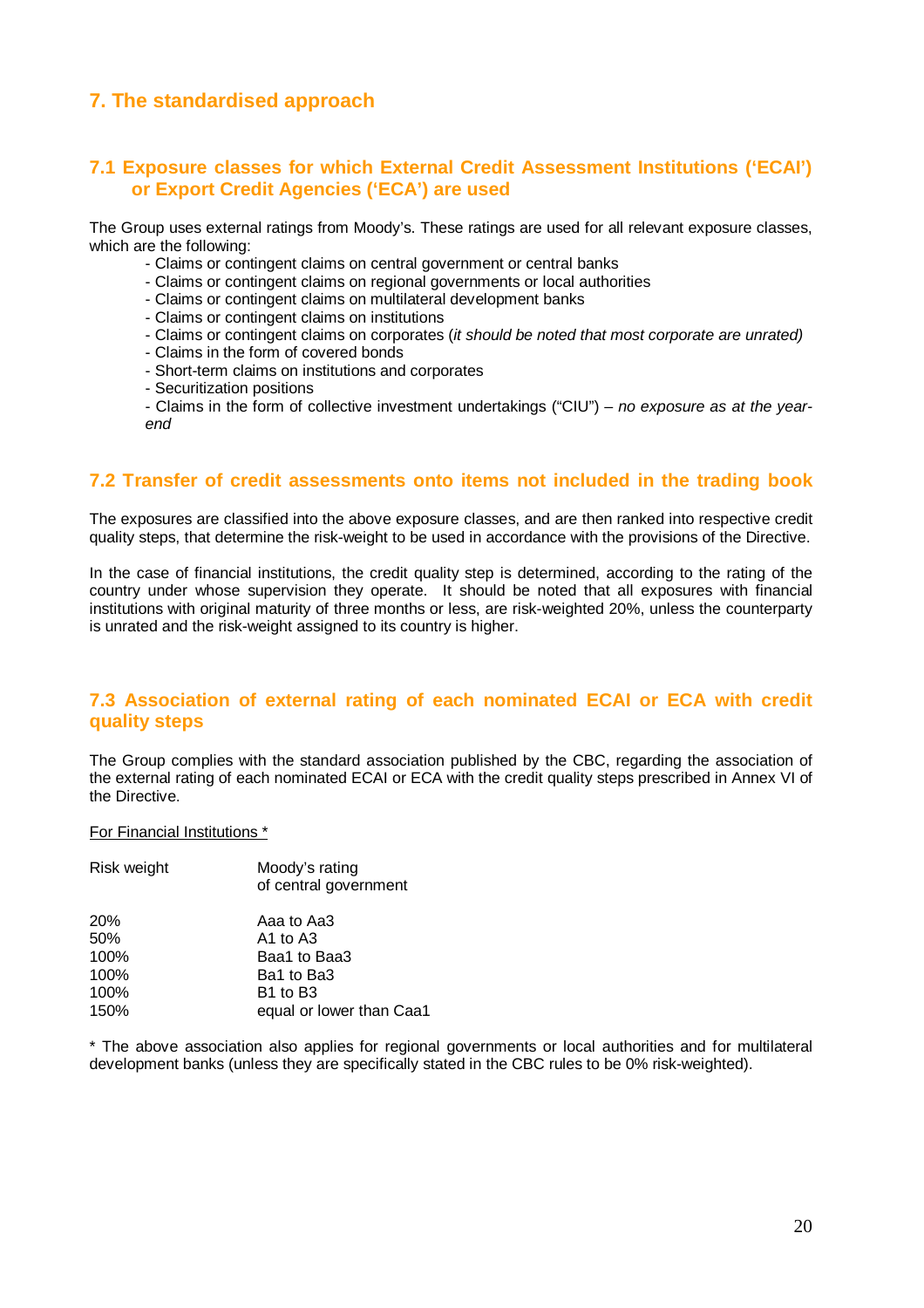## For Sovereigns

| Risk weight           | Moody's rating<br>of central government |
|-----------------------|-----------------------------------------|
| 0%                    | Aaa to Aa3                              |
| 20%                   | A1 to A3                                |
| 50%                   | Baa1 to Baa3                            |
| 100%                  | Ba1 to Ba3                              |
| 100%                  | B1 to B3                                |
| 150%                  | equal or lower than Caa1                |
| <b>For Corporates</b> |                                         |

| Risk weight               | Moody's rating<br>of central government    |
|---------------------------|--------------------------------------------|
| <b>20%</b><br>50%<br>100% | Aaa to Aa3<br>$A1$ to $A3$<br>Baa1 to Baa3 |
| 100%                      | Ba1 to Ba3                                 |
| 150%                      | B <sub>1</sub> to B <sub>3</sub>           |
| 150%                      | equal or lower than Caa1                   |

## **7.4 Exposure before and after credit risk mitigation**

The exposure before and after credit risk mitigation associated with each credit quality step mostly for financial institutions and governments, as at the year-end was as follows:

| Rating                        | <b>TOTAL Exposure</b><br>£000 |
|-------------------------------|-------------------------------|
| Aaa - Aa3                     | 4.626                         |
| $A1 - A3$                     | 1.487                         |
| Baa1 - Baa3                   | 53                            |
| <b>NR</b>                     | 338                           |
| Items in course of collection | 44                            |
| <b>TOTAL</b>                  | 6.548                         |

As at the year-end there was no credit risk mitigation available for exposures with banks and sovereigns and corporate bonds/derivatives. Therefore, the above amounts indicate the exposures both before and after credit risk mitigation.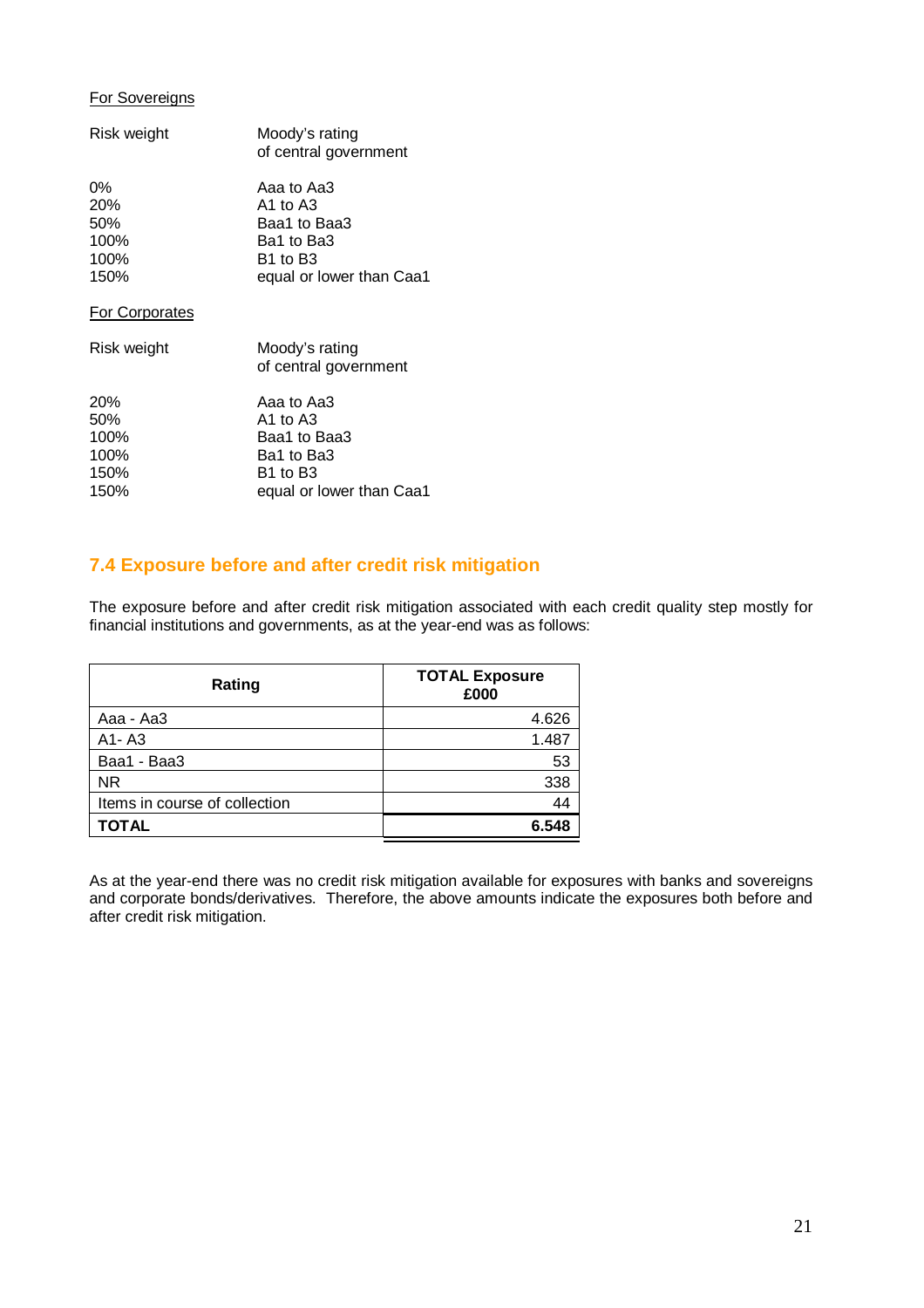## **8. Operational risk**

## **8.1 Approaches for the assessment of own funds requirements**

The Group follows the Standardised Approach for the calculation of own funds requirements for operational risk for which the approval of the CBC was obtained.

## **8.2 Relevant internal and external factors considered in the bank's measurement approach**

As the Group is using the Standardised Approach it is exempt from utilising data on internal and external factors for capital calculation (required for banks that use the Advanced Measurement Approach). Nonetheless, as required for the Standardised Approach, internal loss data is collected in an in-house developed database. Where available, external data is considered as part of the Group's overall risk assessment. The internal data is submitted to the CBC together with the Capital calculation as required.

## **9. Exposures in equities not included in the trading book**

The Group holds equity securities mainly for the purposes of capital appreciation. At 31 December 2007, the Group also had certain equity securities obtained from customers in satisfaction of debt as well as certain venture capital investments.

Listed equity securities are measured at fair value, being the market value of these securities on a recognised stock exchange. Unlisted securities are also measured at fair value, which are determined using valuation models. These models are periodically reviewed by qualified personnel.

There have been no significant changes to these practices in 2007 compared to 2006.

Of the total equity securities held by the Group as at 31 December 2007, £45.039 thousand were classified as available for sale and £1.650 thousand were classified as at fair value through profit or loss.

The balance sheet value of the Group's equity securities not included in the trading book at 31 December 2007 is £46.689 thousand, analysed as follows:

|                                      | £000   |
|--------------------------------------|--------|
| Listed on the Cyprus Stock Exchange  | 42.964 |
| Listed on European stock exchanges   | 1.116  |
| Unlisted venture capital investments | 1.650  |
| Other unlisted                       | 959    |
| Total                                | 46.689 |

There is no difference between the fair value and the balance sheet value of equity securities.

The cumulative realised gains from disposals of equity securities during 2007 amounted to £8.667 thousand and were included in the income statement. The total unrealised gains on revaluation of nontrading equity securities amounted to £34.106 thousand and were included in the revaluation reserves of the Group.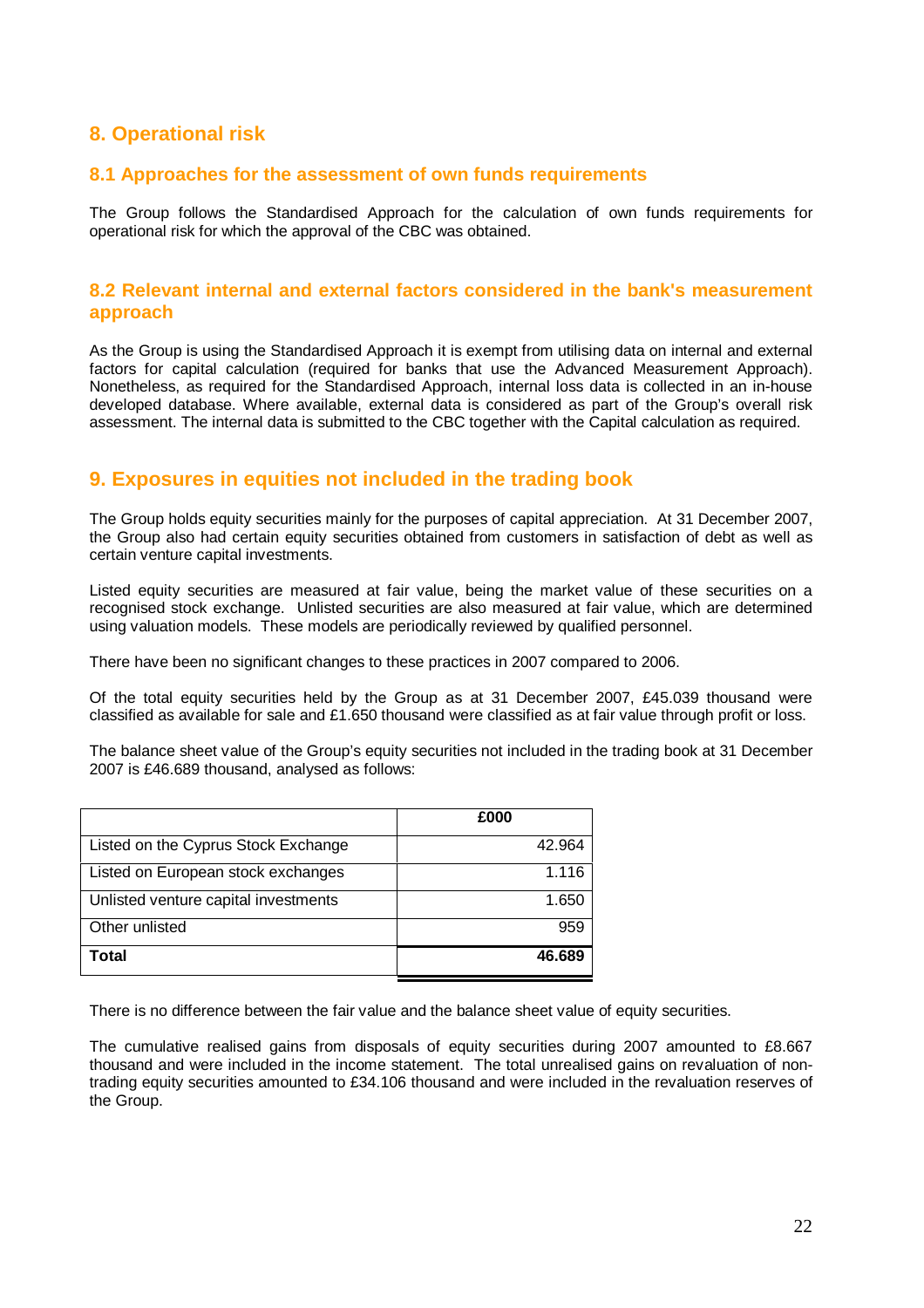## **10. Exposure to interest rate risk on positions not included in the trading book**

The Group ALCO sets limits on the maximum allowable interest rate risk in the banking book, for each banking unit. The exposure is measured as follows:

#### **Impact on Net Interest Income**

The maximum loss limits apply for each year, for the first three years. They were set as a percentage of Group capital (1,5%) and as a percentage of net interest income of the Group (5%) and were allocated to the various banking units of the Group based on their contribution to net interest income. Small limits for open interest rate positions have been approved for periods more than three years.

The table below indicates how the net interest income of the Group, over a one-year period, will be affected from a reasonably possible change in the interest rates of the main currencies:

| Change in rates  | <b>Cyprus</b><br>pounds | Euro    | <b>USD</b> | <b>GBP</b> | <b>Other</b><br>currencies | Total    |
|------------------|-------------------------|---------|------------|------------|----------------------------|----------|
|                  | £000                    | £000    | £000       | £000       | £000                       | £000     |
| 2007             |                         |         |            |            |                            |          |
| $+0.5%$ in all   |                         |         |            |            |                            |          |
| currencies       | 6.218                   | 1.040   | 711        | 513        | 277                        | 8.466    |
| -1,5% in USD and |                         |         |            |            |                            |          |
| $-0.5%$ in other |                         |         |            |            |                            |          |
| currencies       | (6.294)                 | (1.080) | (3.112)    | (533)      | (347)                      | (10.659) |

The total change in net interest income differs from the sum of the changes for each individual currency, as it has been calculated based on the actual correlation coefficients between the interest rates of the various foreign currencies, and perfect positive correlation between the interest rate of the foreign currencies and the Cypriot pound.

## **Impact on the Economic Value of equity**

The impact on the Economic Value of equity is measured for Group positions, for a 200 basis points change in interest rates. The Group ALCO has set a maximum limit of 10% of Group Capital for this change. The change in the economic value of the Group as at the end of December 2007 amounted to €105 million (4,8% of Group regulatory capital, calculated in accordance with CBC rules).

#### **Measuring the interest rate effect**

The following methodology is used to measure the interest rate effect:

The assets and liabilities in each currency are placed in time bands, according to the number of days remaining from the reporting date until their next repricing date. The difference between assets and liabilities repricing in each time band, 'the gap' is then calculated. The gaps are the starting point in calculating both the impact on net interest income and on economic value from a certain change in interest rates.

A rate change is applied on the gap of each time zone for the number of days from the middle of the time zone to the year-end in order to calculate the impact on net interest income. Moreover, a factor (provided in the Basel document "Principles for the management and supervision of interest rate risk) for the standardised interest rate shock and corresponding to a 2% rate change) is applied on the gap of each time zone in order to calculate the impact on Economic Value.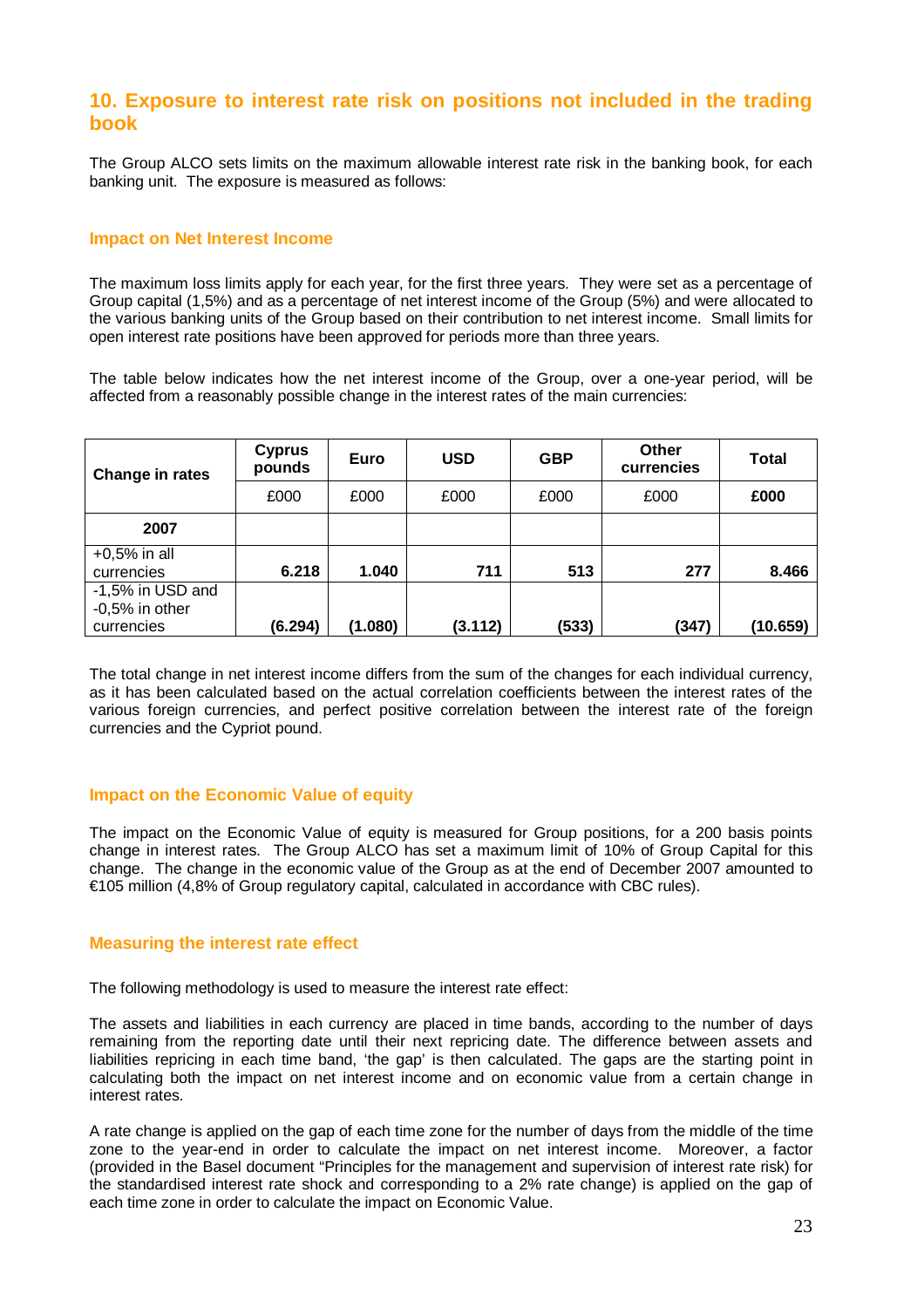The interest rate effect, on interest income is measured according to the following scenarios:

- I. For a 1% increase and a 1% decrease in rates assuming a parallel shift of the yield curve.
- II. Using interest rate changes for each currency and time period as suggested by the yield curves.

The overall interest rate effect is calculated in two ways:

- a) As the average of the interest rate affects using the assumption of positive and zero correlations, since we know from historic data that actual correlations lie between 0 and 1.
- b) Using the actual correlations of 1-month interest rates.

Daily monitoring – for the purpose of monitoring compliance with the maximum loss limit on a daily basis, the interest rate effect is calculated using method I above and a) only – that is to say a 1% parallel shift in both directions will be used and the average of the zero and positive correlations will be applied.

Monthly monitoring – All the above methods will be used. In the case of operations in Australia, Channel Islands, Russia and Romania monitoring for the time being will be monthly– methods I and II above will be used. As the operations grow and become more complex, more frequent monitoring will be carried out.

All the interest rate effects calculated using the above methodologies should be within the overall limit for each banking unit.

#### **Concentration limits per currency**

In order to avoid excessive variations in the Group net interest income caused by the change in the interest rate of a particular currency, it is prudent to limit the maximum interest rate effect by establishing concentration limits per currency. These limits are related to the size of the assets and liabilities of each currency. Concentration limits are set for the Bank's operations in Cyprus and Greece. No concentration limits are set for the other operations (in the UK, the Channel Islands, Australia, Russia and Romania) due to the size of their balance sheets.

## **11. Market Risk Trading Books**

The Group has a low market risk appetite. There are very small limits for undertaking market risk in trading books.

#### **FX Trading book**

There is a trading book in FX, which is operated in the Cyprus dealing room only. The following limits are available:

#### **Stop-Loss limits**

| Daily   | £50,000  |
|---------|----------|
| Monthly | £100,000 |

### **Value at Risk limit £150.000**

Moreover, there are position limits for intra-day and overnight positions.

During 2008, the actual losses οn any given day did not exceed the Value at Risk limit.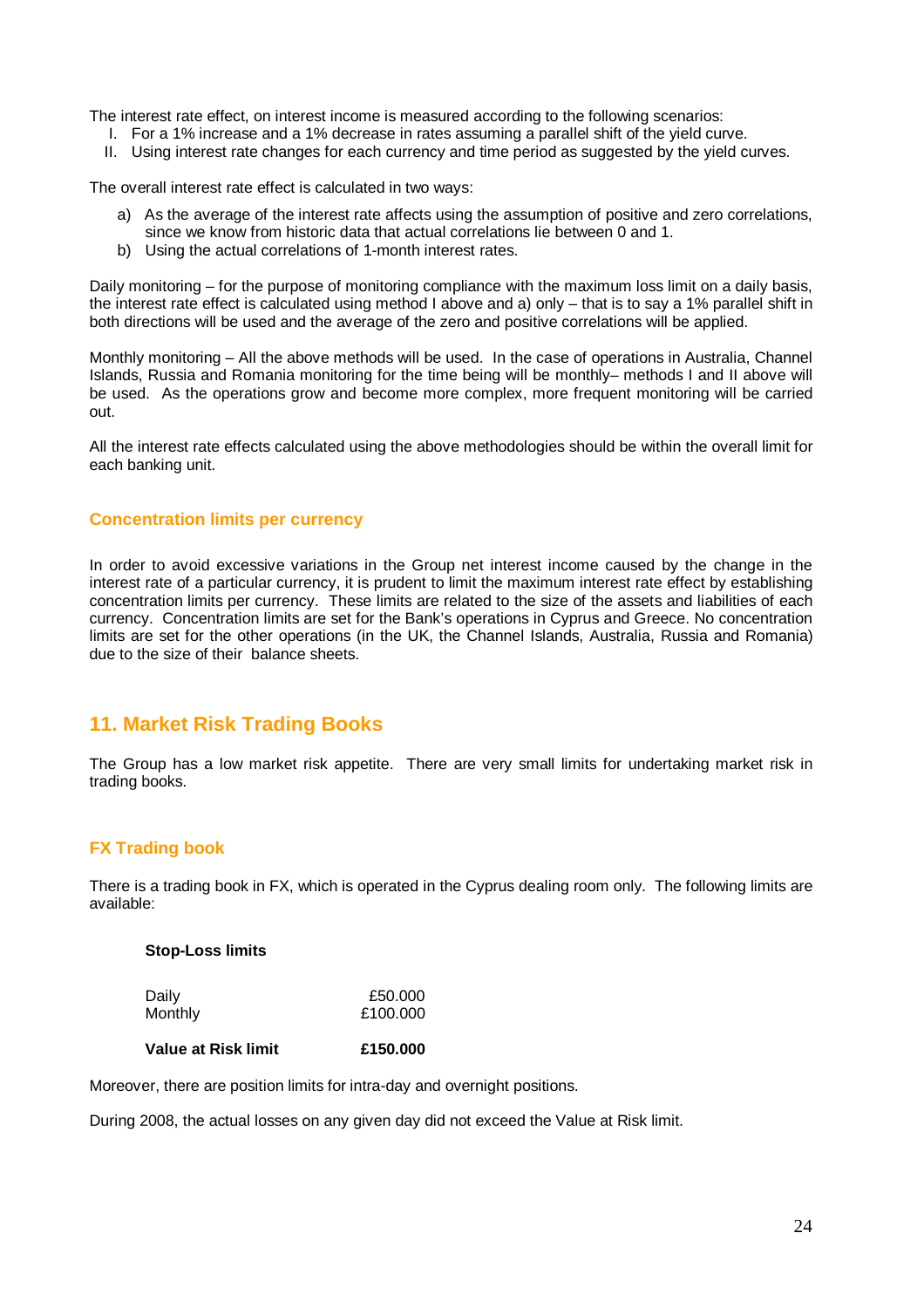## **Capital Markets Trading book**

In Cyprus there is also a capital markets trading book, that includes credit and interest rate risk positions.

The following limits apply:

#### **Stop Loss limits**

| Daily   | £100,000 |
|---------|----------|
| Monthly | £200.000 |
| Yearly  | £500,000 |

#### **Position limits**

| Credit Risk positions        | £160 million |
|------------------------------|--------------|
| Interest Rate Risk positions | £40 million  |

## **Equities Trading book**

In addition to the above, some equities listed in the Cyprus Stock Exchange are held in a trading book in the books of the Cyprus operations of the Bank and its subsidiary CISCO. The intention is to gradually dispose of these equities and close the trading book.

## **Capital Requirement**

As at the year-end 2007, the capital required to support market risks amounted to only CYP 2.759.000 and was made up of:

| Position risk | £2.447.000 |  |
|---------------|------------|--|
| Equity risk   | £312.000   |  |
| FX risk *     | - F-       |  |

\* the FX position was less than 2% of the capital base.

It should be noted that the standardised method is used for calculating market risk for the above positions. The maturity method is used for the measurement of interest rate risk.